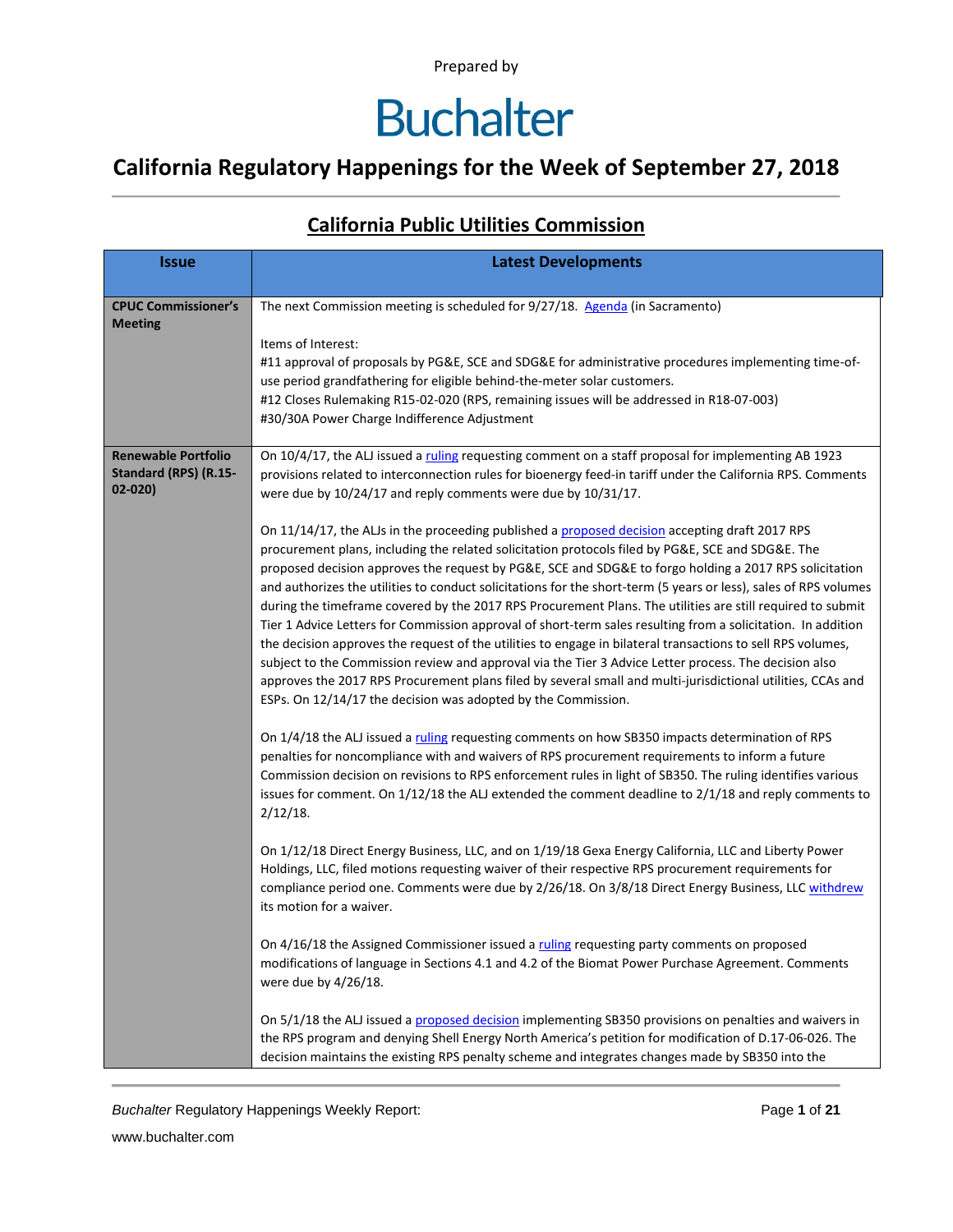# **Buchalter**

### **California Regulatory Happenings for the Week of September 27, 2018**

|                                                                                                                                | current RPS waiver scheme.                                                                                                                                                                                                                                                                                                                                                                                                                                                                                                                                                                                                                                                                                                                                     |
|--------------------------------------------------------------------------------------------------------------------------------|----------------------------------------------------------------------------------------------------------------------------------------------------------------------------------------------------------------------------------------------------------------------------------------------------------------------------------------------------------------------------------------------------------------------------------------------------------------------------------------------------------------------------------------------------------------------------------------------------------------------------------------------------------------------------------------------------------------------------------------------------------------|
|                                                                                                                                | On 5/31/18 the CPUC adopted Decision D.1805032 modifying Sections 4.1 and 4.2 of the Bioenergy market<br>adjusting tariff power purchase agreement previously approved in D.15-09-004 and D.1805023<br>implementing SB350 provision of penalties and waivers in the RPS program and denying modification of<br>D1706026.                                                                                                                                                                                                                                                                                                                                                                                                                                       |
|                                                                                                                                | On 6/21/18 the assigned Commissioner ALJ issued a ruling identifying the issues and schedule of review for<br>the 2018 RPS procurement plans. The ruling seeks comment from parties on questions related to the<br>consideration of energy storage in RPS tariffs and power purchase. IOUs, small utilities, ESPs and CCAs<br>must file their proposed annual RPS procurement plans by 7/20/18. On 7/10/18 a corrected ruling was<br>issued. On 7/12/18 the City of San Jose filed for an extension of time to file its RPS plan and Shell Energy<br>filed a motion for an extension of time for all ESP's to file their RPS plans. On 7/13/18 Liberty Utilities filed<br>for an extension. On 7/17/18 East Bay Community Energy filed a motion for extension. |
|                                                                                                                                | On 8/17/18 the ALJ issued a proposed decision closing the rulemaking. Opening comments were due by<br>9/6/18. The decision is currently on the agenda for the 9/27/18 Commission meeting. Any remaining issues<br>will be handled in the successor docket R.18-07-003.                                                                                                                                                                                                                                                                                                                                                                                                                                                                                         |
|                                                                                                                                | On 9/19/18 the ALJ issued an email ruling ordering all IOUs, CCAs, and ESPs to file and serve updates to<br>their draft 2018 RPS Procurement Plans to address SB100.                                                                                                                                                                                                                                                                                                                                                                                                                                                                                                                                                                                           |
| OIR to continue<br>implementation and<br>administration and<br>consider further<br>development of the<br><b>California RPS</b> | On 7/12/18 the Commission adopted an Order Instituting a rulemaking to continue implementation of the<br>RPS program. The oversight anticipated in the rulemaking (a successor to R15-02-020) includes review of<br>RPS procurement plans, providing tools for analysis of and reporting on progress of retail sellers and the<br>RPS program as a whole, assessing retail sellers' compliance with RPS obligations, integrating new<br>legislative mandates and administrative requirements and further development of the program. Various<br>parties filed comments on 8/13/18.                                                                                                                                                                             |
| Program (R1807003)                                                                                                             | On 9/12/18 the ALJ issued a ruling requesting comments on the energy division staff proposal on three<br>components of the Least-Cost Best-Fit (LCBF) methodology: effective load carrying capability, time of<br>delivery factors and project viability. Responses are due no later than 10/5/18 and replies are due no later<br>than 10/15/18.                                                                                                                                                                                                                                                                                                                                                                                                               |
|                                                                                                                                | A prehearing conference was held on 9/24/18.                                                                                                                                                                                                                                                                                                                                                                                                                                                                                                                                                                                                                                                                                                                   |
| OIR to adopt rules and<br>procedures governing<br><b>Commission-regulated</b><br>natural gas pipelines                         | On 5/15/17 the Assigned Commissioner issued a proposed decision approving the Natural Gas Leak<br>Abatement Program consistent with SB1371. Comments were due by 6/4/17. The decision (D.17-06-015)<br>was signed by the Commission on 6/15/17.                                                                                                                                                                                                                                                                                                                                                                                                                                                                                                                |
| and facilities to<br>reduce natural gas<br>leakage consisted                                                                   | A workshop was held on 8/1/17 to discuss the development of a template for consistency in Best practices<br>compliance plans that will be required as part of the gas safety plans commencing 3/15/18.                                                                                                                                                                                                                                                                                                                                                                                                                                                                                                                                                         |
| with SB1371 (R.15-01-<br>008)                                                                                                  | On 7/21/17 the ALJ issued a ruling providing notice of a prehearing conference on 8/24/17 and directing<br>joint pre-hearing conference statements. The purpose of the PHC was to discuss the scope and procedural<br>schedule of the second phase of the proceeding. A joint pre-hearing conference statement was due by<br>8/18/17. (see email ruling correcting PHC date).                                                                                                                                                                                                                                                                                                                                                                                  |

**Buchalter Regulatory Happenings Weekly Report:** Page 2 of 21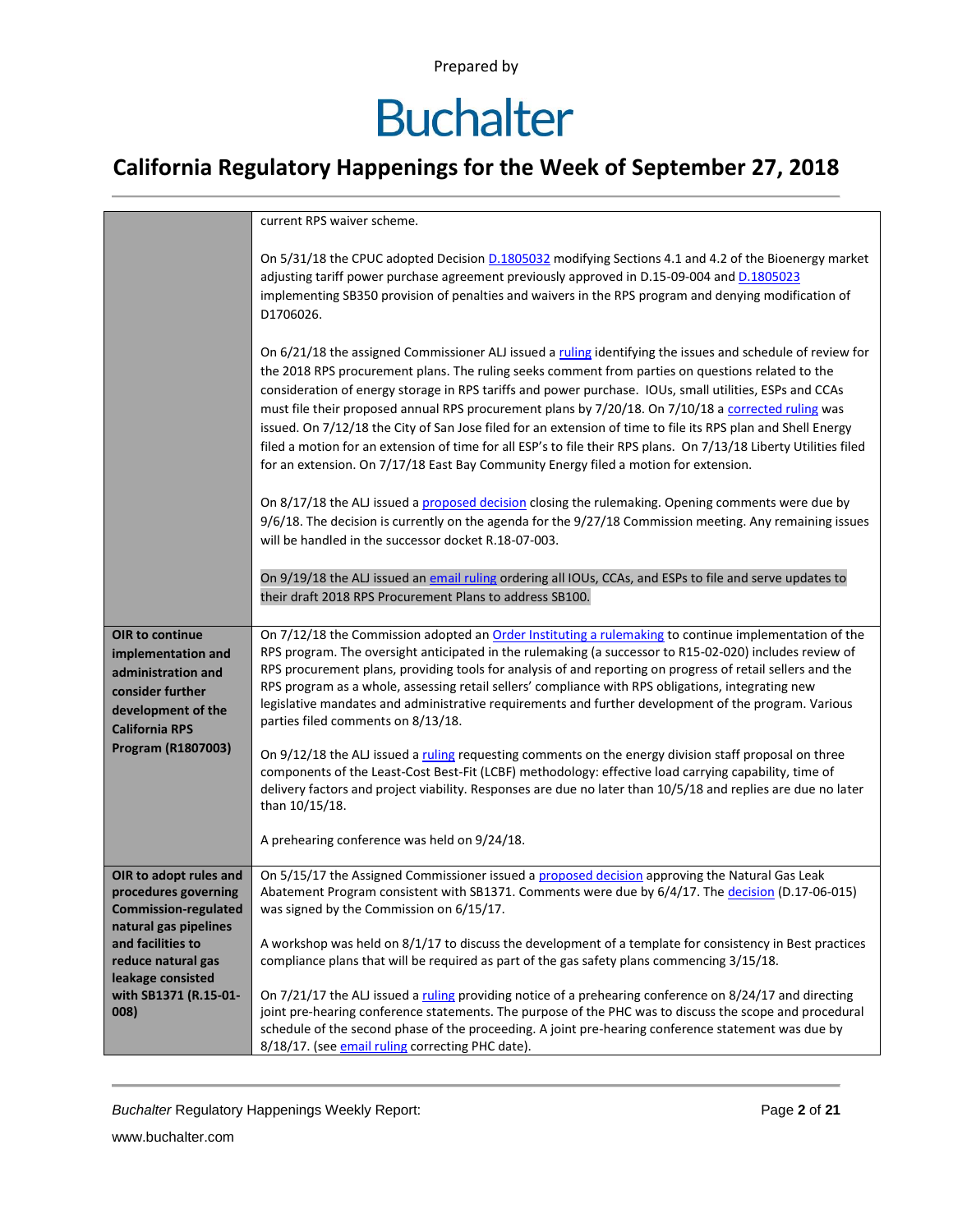# **Buchalter**

### **California Regulatory Happenings for the Week of September 27, 2018**

|                                                                                                                                       | On 9/20/17 the Commissioner issued an amended scoping ruling. The second phase of the proceeding will<br>focus on the following broad policy issues: 1) what data is necessary in order for the CPUC to consider a<br>"cost-effectiveness" framework in this proceeding; 2) how should the CPUC's annual report requirements<br>and 26 best practices be harmonized with information or action required by other entities such as the<br>PHMSA, DOGGR, ARB and local air quality management districts; 3) pursuant to 975(f) how should rules<br>and procedures including best practices and repair standards developed in this proceeding be incorporated<br>into the applicable general orders; 4) how should ratemaking treatment for LUAF be structured and<br>evaluated? |
|---------------------------------------------------------------------------------------------------------------------------------------|-------------------------------------------------------------------------------------------------------------------------------------------------------------------------------------------------------------------------------------------------------------------------------------------------------------------------------------------------------------------------------------------------------------------------------------------------------------------------------------------------------------------------------------------------------------------------------------------------------------------------------------------------------------------------------------------------------------------------------------------------------------------------------|
|                                                                                                                                       | On 11/30/17 the ALJ issued a ruling entering the ARB and CPUC's joint staff annual report on analysis of<br>6/16/17 Utilities' reports into the record. Comments are requested on 1) whether the Joint staff annual<br>report clearly illustrate the trends of findings based on CPUC/ARB staff's analysis of the June 2017 reports,<br>and 2) what are "lessons learned" from this reporting and analysis process that were not identified by staff.<br>Comments were due by 12/12/17.                                                                                                                                                                                                                                                                                       |
|                                                                                                                                       | A Phase II workshop is scheduled for 11/16/18. Notice                                                                                                                                                                                                                                                                                                                                                                                                                                                                                                                                                                                                                                                                                                                         |
| OIR to Develop an<br><b>Electricity Integrated</b><br><b>Resource Planning</b><br><b>Framework to</b><br><b>Coordinate and Refine</b> | On 2/28/18 Friends of the Earth, NRDC, CURE and PG&E filed a joint petition for modification of D18-02-<br>018 (the IRP decision). Decision 18-02-018 contains direction regarding the procurement of GHG free<br>replacement resources in the event Diablo Canyon is retired earlier than 2024-2025, but does not address<br>procurement direction for the planned retirement date. The joint parties have requested that the decision<br>be modified to address this gap in direction.                                                                                                                                                                                                                                                                                      |
| Long-Term                                                                                                                             |                                                                                                                                                                                                                                                                                                                                                                                                                                                                                                                                                                                                                                                                                                                                                                               |
| <b>Procurement Planning</b>                                                                                                           | The IRP Modeling Advisory Group held a webinar on 3/29/18.                                                                                                                                                                                                                                                                                                                                                                                                                                                                                                                                                                                                                                                                                                                    |
| <b>Requirements (R16-</b><br>$02 - 007$                                                                                               | On 4/3/18 the ALJ issued a ruling seeking comment on ghg emissions accounting methods and addressing<br>updated ghg benchmarks. Comments on the ruling and new CCA 2030 load forecasts were due by 4/20/18.<br>Reply comments on the GHG accounting and comments on the new CCA load forecasts were permitted no<br>later than 4/30/18.                                                                                                                                                                                                                                                                                                                                                                                                                                       |
|                                                                                                                                       | On 5/14/18 the ALJ and assigned Commissioner issued an amended scoping memo and ruling. The scope of<br>the remainder of the proceeding will be divided into three categories; 1. Items required in preparation for<br>the filing of individual LSE IRPs; 2. Consideration of individual IRPs, leading to adoption of the Preferred<br>System Plan; 3. Groundwork and preparation on policy issues for consideration in the 2019-2020 IRP Cycle.                                                                                                                                                                                                                                                                                                                              |
|                                                                                                                                       | On 5/25/18 the ALJ issued a ruling finalizing ghg emissions accounting methods, load forecasts and ghg<br>benchmarks for individual IRP filings and allowing entities to update their load forecasts and GHG<br>benchmarks by accounting for new CCA load.                                                                                                                                                                                                                                                                                                                                                                                                                                                                                                                    |
|                                                                                                                                       | After receiving motions from two entities to update their load forecasts (CleanPowerSF and Los Angeles<br>Community Choice Energy), on 6/18/18 the ALJ issued a ruling finalizing load forecasts and ghg<br>benchmarks for individual IRP filings.                                                                                                                                                                                                                                                                                                                                                                                                                                                                                                                            |
|                                                                                                                                       | On 6/28/18 Sonoma Clean Power Authority filed a motion requesting the issuance of a ruling confirming<br>that certain information (including RA information) submitted by Sonoma Clean Power and all Community<br>Choice Aggregation programs as part of the IRP process be submitted under seal. On 7/13/18 PG&E filed a<br>motion for permission to file a late response and Sonoma Clean Power filed a motion and reply in<br>response, the ALJ granted the motion of PG&E and allowed Sonoma Clean Power to reply. On 7/26/18 the<br>ALJ granted in part and denied in part the motion of Sonoma Clean Power Authority. The ALJ granted the<br>portion of the motion related to filing capacity pricing information under seal.                                           |

**Buchalter Regulatory Happenings Weekly Report:** Page 3 of 21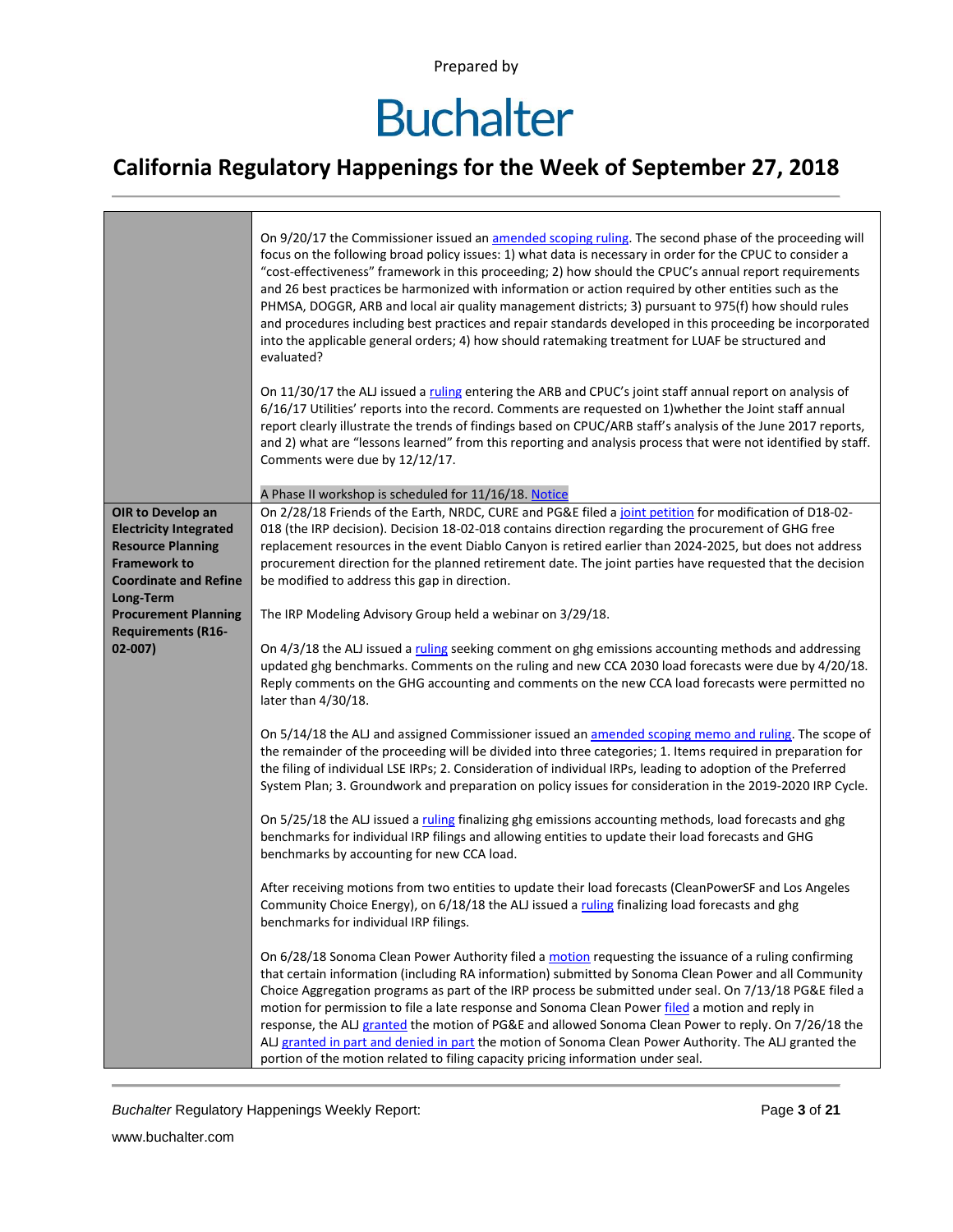# **Buchalter**

### **California Regulatory Happenings for the Week of September 27, 2018**

|                                                                                                                                                                                                        | A workshop was held on 7/13/18.                                                                                                                                                                                                                                                                                                                                                                                                                                                                                                                                                                                                                                                                                                                                                                                                                                                                                                                                                                                                                                                                                                                                                                                                                                                   |
|--------------------------------------------------------------------------------------------------------------------------------------------------------------------------------------------------------|-----------------------------------------------------------------------------------------------------------------------------------------------------------------------------------------------------------------------------------------------------------------------------------------------------------------------------------------------------------------------------------------------------------------------------------------------------------------------------------------------------------------------------------------------------------------------------------------------------------------------------------------------------------------------------------------------------------------------------------------------------------------------------------------------------------------------------------------------------------------------------------------------------------------------------------------------------------------------------------------------------------------------------------------------------------------------------------------------------------------------------------------------------------------------------------------------------------------------------------------------------------------------------------|
|                                                                                                                                                                                                        | On 8/23/18 the ALJ issued an email ruling confirming the deadline of $9/12/18$ for comments on the<br>Integrated Resource Plans.                                                                                                                                                                                                                                                                                                                                                                                                                                                                                                                                                                                                                                                                                                                                                                                                                                                                                                                                                                                                                                                                                                                                                  |
| <b>Policies, Procedures</b><br>and Rules for<br><b>Regulation of Physical</b><br>Security for the<br><b>Electric Supply</b><br><b>Facilities of Electrical</b><br><b>Corporations (R15-06-</b><br>009) | On 3/10/17 the Assigned Commissioner issued a Phase 1 Scoping Memo and Ruling in this rulemaking<br>regarding policies, procedures and rules for regulation of physical security for the electric supply facilities<br>of electric corporations consistent with Public Utilities Code Section 364 and to establish standards for<br>disaster and emergency preparedness plans for electrical corporations and regulated water companies<br>pursuant to Public Utilities Code Section 768.6. Phase I of the proceeding will consider whether any new<br>rules, standards or General Orders or modifications to other existing policies should apply to all electrical<br>supply facilities within the jurisdiction of the Commission, including facilities owned by publicly owned<br>utilities and rural electrical cooperatives. This phase will pertain to the requirements to address the<br>physical security risks to the electrical supply facilities of electrical corporations and will address whether<br>the Commission should go beyond the physical security regulations of NERC's CIP-9-014-2. A proposed<br>decision in Phase I is anticipated in February 2018. Phase II will address emergency and disaster<br>preparedness plans. A workshop was held on 5/2/17. |
|                                                                                                                                                                                                        | On 7/12/17 the ALJ issued a ruling issuing combined workshop notes and request for straw proposals.<br>Comments on Attachment A to the proceeding were due by 7/28/17, straw proposals were due by 8/11/17<br>and comments on the straw proposals were due by 8/25/17. On 8/31/17 Bear Valley Electric Service, SCE,<br>CMUA, LADWP, Liberty CalPeco, National Rural Electric Cooperative Association, Pacificorp, PG&E, SMUD,<br>and SDG&E filed a joint draft straw proposal. The Office of Ratepayer Advocates and the Safety and<br>Enforcement Division filed comments on 9/14/17. A workshop was held on 9/29/17 to review how SB699<br>informs the appropriate CPUC response and responsibility in addressing the physical security of California's<br>system and the joint-utility proposal. The Office of Ratepayer Advocates and the Safety and Enforcement<br>Division filed comments on 9/14/17.                                                                                                                                                                                                                                                                                                                                                                      |
|                                                                                                                                                                                                        | On 1/3/18 the ALJ issued an email ruling allowing parties to file legal briefs concerning the Commission's<br>jurisdiction over publically owned electrical utilities and rural electric cooperatives. The scoping ruling in<br>this proceeding asks the following question: "Should any new rules, standards, or General Orders or<br>modifications to existing policies apply to all electrical supply facilities within the jurisdiction of the<br>Commission, including publicly owned electrical utilities and rural electric cooperatives?" Legal briefs were<br>due by 1/26/18. Reply briefs were due by 2/9/18. SMUD, LADWP, The National Rural Electric Cooperative<br>Association and CMUA filed a reply brief.                                                                                                                                                                                                                                                                                                                                                                                                                                                                                                                                                         |
|                                                                                                                                                                                                        | On 1/16/18 the ALJ issued a ruling allowing comments on the safety and enforcement division's risk<br>assessment and safety advisory section evaluation of the joint utility proposal and recommendations for<br>consideration posted on 1/4/18. Comments were due by 2/2/18 and reply comments were due by<br>$2/16/18$ .                                                                                                                                                                                                                                                                                                                                                                                                                                                                                                                                                                                                                                                                                                                                                                                                                                                                                                                                                        |
|                                                                                                                                                                                                        | On 1/19/18 the ALJ issued a ruling setting the prehearing conference for Phase II of the proceeding for<br>3/15/18. The prehearing conference addressed the status, scope and schedule for Phase II along with any<br>changes to the service list or procedural issues. Prehearing conference statements shall be limited to<br>enumerated questions set forth in the ruling. These questions include the number and type of workshops;<br>what elements should be included in the emergency and disaster preparedness plans; what new rules,<br>standard, general orders, or modifications should the Commission consider to ensure that entities are in<br>compliance with Public Utilities Code Section 768.6; should the new rules apply to publicly owned electrical<br>utilities and rural electric cooperatives and should any rules be adopted to insure that cities and counties<br>have an opportunity to participate in plan preparation. Prehearing conference statements were due by                                                                                                                                                                                                                                                                                 |

**Buchalter Regulatory Happenings Weekly Report:** Page 4 of 21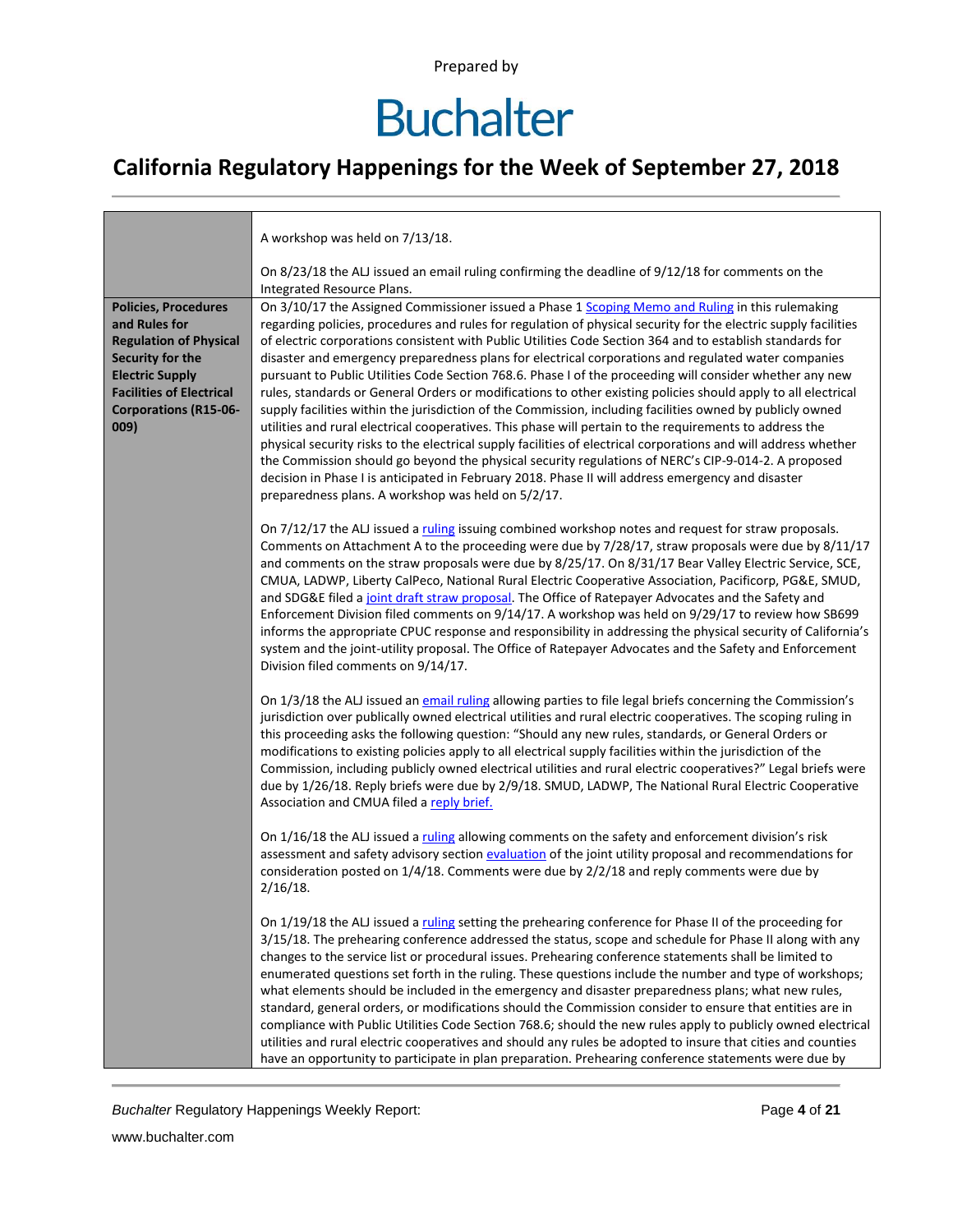## **Buchalter**

### **California Regulatory Happenings for the Week of September 27, 2018**

|                                                                                                                                                         | $3/1/18$ .                                                                                                                                                                                                                                                                                                                                                                                                                                                                                                                                                                                                                                                                                                                                                                                                                                                                        |
|---------------------------------------------------------------------------------------------------------------------------------------------------------|-----------------------------------------------------------------------------------------------------------------------------------------------------------------------------------------------------------------------------------------------------------------------------------------------------------------------------------------------------------------------------------------------------------------------------------------------------------------------------------------------------------------------------------------------------------------------------------------------------------------------------------------------------------------------------------------------------------------------------------------------------------------------------------------------------------------------------------------------------------------------------------|
|                                                                                                                                                         | On 5/31/18 the Assigned Commissioner released the Phase II Scoping Memo and Ruling. The scope<br>includes issues related to disaster and emergency preparedness plans. Workshops will be held throughout<br>the rest of 2018 and a proposed decision on phase 1 issues is anticipated for Summer 2019.<br>On 8/31/18 the ALJ issued a ruling requiring parties to respond to questions set forth therein prior to the<br>first workshop in Phase II of the proceeding. Responses were due by 9/14/18.                                                                                                                                                                                                                                                                                                                                                                             |
|                                                                                                                                                         |                                                                                                                                                                                                                                                                                                                                                                                                                                                                                                                                                                                                                                                                                                                                                                                                                                                                                   |
| <b>Streamlining</b><br><b>Interconnection of</b><br><b>Distributed Energy</b><br><b>Resources and</b><br><b>Improvements to Rule</b><br>21 (R17-07-007) | On 7/13/17 the Commission issued an order instituting the rulemaking to consider streamlining<br>interconnection of distributed energy resources and improvements to rule 21. Various parties filed<br>comments on 8/2/17, including CESA, Tesla, Chargepoint and CAISO.<br>A pre-hearing conference was held on 9/13/17. Notice<br>On 10/2/17 the Assigned Commissioner and the ALJ issued a scoping ruling in the proceeding. The ruling                                                                                                                                                                                                                                                                                                                                                                                                                                        |
|                                                                                                                                                         | sets forth three phases. The first phase will deal with urgent issues, the second phase will deal with<br>ratesetting issues requiring coordination with R1408013 and the third phase will deal with small and multi-<br>jurisdictional utility rules. The schedule for the proceeding currently runs through 2020.                                                                                                                                                                                                                                                                                                                                                                                                                                                                                                                                                               |
|                                                                                                                                                         | On 2/14/18 the ALJ issued an email ruling amending the schedule and extending the deadlines for the<br>working group 1 proposal and the working group 2 proposal. The ALJ also reassigned Issue 6 (development<br>of forms and agreements to allow Distributed Energy Resources to fulfill Rule 21 requirements related to<br>smart inverters) to working group 2.                                                                                                                                                                                                                                                                                                                                                                                                                                                                                                                |
|                                                                                                                                                         | On 7/9/18 the Interstate Renewable Energy Council filed a motion to revise certain deadlines in the<br>scoping ruling.                                                                                                                                                                                                                                                                                                                                                                                                                                                                                                                                                                                                                                                                                                                                                            |
|                                                                                                                                                         | On 8/15/18 the ALJ issued a ruling directing responses to attached questions on the Working Group One<br>Report issued March 15, 2018 and granting in part the Interstate Renewable Energy Council motion to<br>modify the schedule. Responses were due no later than 9/5/18 and reply comments were due 9/12/18.                                                                                                                                                                                                                                                                                                                                                                                                                                                                                                                                                                 |
| <b>Resource Adequacy,</b><br><b>Consider Program</b><br><b>Refinements and</b><br><b>Establish Annual Local</b>                                         | On 9/28/17 the commission opened a rulemaking to oversee the resource adequacy program, consider<br>program refinements and establish annual local and flexible procurement obligations for the 2019 and<br>2020 compliance years. The proceeding is the successor to R14-10-010. Comments on preliminary matters<br>pertaining to the scope, schedule, and administration of the proceedings were due 10/30/17 and reply                                                                                                                                                                                                                                                                                                                                                                                                                                                         |
| and Flexible                                                                                                                                            | comments were due 11/9/17.                                                                                                                                                                                                                                                                                                                                                                                                                                                                                                                                                                                                                                                                                                                                                                                                                                                        |
| Procurement<br><b>Obligations for the</b><br>2019 and 2020<br><b>Compliance Years.</b>                                                                  | On 11/7/17 a working group meeting was held to discuss weather sensitive demand response, behind-the-<br>meter resources and comments on the OIR.                                                                                                                                                                                                                                                                                                                                                                                                                                                                                                                                                                                                                                                                                                                                 |
| (R17-09-020)                                                                                                                                            | A prehearing conference was held on 12/4/17. Notice                                                                                                                                                                                                                                                                                                                                                                                                                                                                                                                                                                                                                                                                                                                                                                                                                               |
|                                                                                                                                                         | On 1/18/18 the Assigned Commissioner and ALJ issued a scoping memo and ruling. The proceedings will be<br>divided into three separate tracks. Track 1 will consider system, local and flexible capacity requirements for<br>the next year as well as time-sensitive refinements to the Commission's RA program, including adoption of<br>the 2019 Local Capacity Requirements, adoption of the 2019 Flexible Capacity Requirements, adoption of<br>the 2019 System RA Requirements, and top priority modifications to the RA program. Track 2 will address<br>less time sensitive topics, including adoption of multi-year local RA requirements, refinements to local area<br>rules and RA program. Track 3 will consider the 2020 program year requirement and may revisit RA<br>counting rules for weather-sensitive and local demand response resources. Comments were due by |

**Buchalter Regulatory Happenings Weekly Report:** Page 5 of 21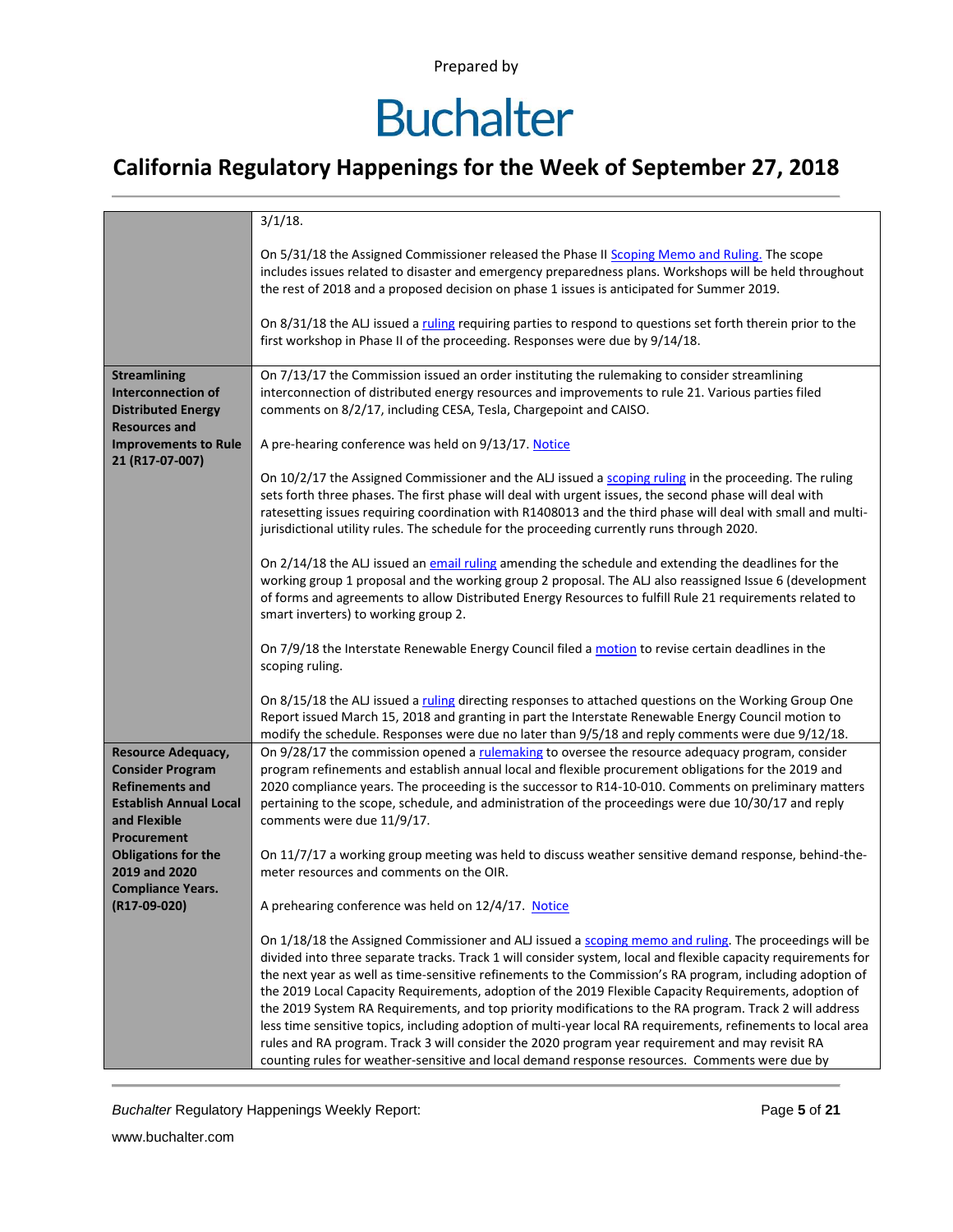## **Buchalter**

### **California Regulatory Happenings for the Week of September 27, 2018**

|                                                                                                      | 1/30/18 and proposals were due by 2/16/18. The proposals and comments were discussed at a 2-day<br>workshop that was held at the CPUC on 2/22-23/18. Various parties filed comments on the proposals on<br>3/7/18 and reply comments on 3/16/18.                                                                                                                                                                                                                                                                                                                                                                                                                                                                                                      |
|------------------------------------------------------------------------------------------------------|-------------------------------------------------------------------------------------------------------------------------------------------------------------------------------------------------------------------------------------------------------------------------------------------------------------------------------------------------------------------------------------------------------------------------------------------------------------------------------------------------------------------------------------------------------------------------------------------------------------------------------------------------------------------------------------------------------------------------------------------------------|
|                                                                                                      | On 3/22/18 the ALJ sent an email ruling stating that because the CAISO did not file its draft 2019 LCR report<br>on 3/9/18 and anticipates that the report will not be available until 4/23/18 parties are not required to<br>submit comments on 3/23/18 as originally scheduled. On 3/27/18 the ALJ and the Assigned Commissioner<br>issued a joint ruling modifying the track 1 schedule. The revised due date for comments on the draft CAISO<br>2019 LCR and FCR reports was 5/4/18 and comments on the final report are due 5/18/18.                                                                                                                                                                                                             |
|                                                                                                      | On 5/2/18 the ALJ sent an email ruling changing the date for Track 2 opening testimony to 7/10/18. All<br>other dates remain unchanged.                                                                                                                                                                                                                                                                                                                                                                                                                                                                                                                                                                                                               |
|                                                                                                      | On 5/22/18 the ALJ issued a proposed decision adopting local capacity obligations for 2019 and refining the<br>resource adequacy PROGRAM. Opening comments were due 6/11/18.                                                                                                                                                                                                                                                                                                                                                                                                                                                                                                                                                                          |
|                                                                                                      | At the 6/21/18 Commission meeting the Commission approved a decision adopting local capacity<br>requirements for 2019 applicable to Commission-jurisdictional electric load-serving entities, and sets forth<br>a process for adoption of flexible capacity requirements for 2019. The decision also makes minor changes<br>to the RA program and provides policy and procedural guidance for future tracks of the proceeding. The<br>Commission also adopted flexible capacity requirements for 2019 applicable to Commission jurisdictional<br>electric load-serving entities, superseding the previously adopted 2018 requirements.                                                                                                                |
|                                                                                                      | A workshop was held on 6/26/18 at the California Governor's Office of Emergency Services in Mather, CA.                                                                                                                                                                                                                                                                                                                                                                                                                                                                                                                                                                                                                                               |
|                                                                                                      | A prehearing conference was held on 8/2/18. Parties have been instructed to be prepared to discuss the<br>need for evidentiary hearings. Parties that believe such hearings are necessary were instructed to file their<br>prehearing conference statements by 7/27/18. Notice.                                                                                                                                                                                                                                                                                                                                                                                                                                                                       |
| <b>Creation of a Shared</b><br>Database or<br><b>Statewide Census of</b><br><b>Utility Poles and</b> | On 6/29/17 the Commission instituted an Order Instituting Investigation into the creation of a shared<br>database or statewide census of utility poles and conduit in California (I17-06-027, R17-06-028 and R17-03-<br>009 have been consolidated into this proceeding).                                                                                                                                                                                                                                                                                                                                                                                                                                                                             |
| Conduit in California.<br>$(117-06-027)$                                                             | A prehearing conference was held on 12/5/17. Ruling                                                                                                                                                                                                                                                                                                                                                                                                                                                                                                                                                                                                                                                                                                   |
|                                                                                                      | On 1/11/18 the Assigned Commissioner and ALJ issued a ruling requesting comments on the creation of a<br>shared statewide database of utility pole and conduit information. Input is requested on (1) whether a<br>proposed listing of data fields is complete; (2) whether any information categories should be treated as<br>confidential; (3) which data fields are most essential to accomplish the safety and goals of the OII and OIR;<br>(4) whether each pole owner should be responsible for maintaining and providing access to its database, or<br>whether a third party facilitator should be responsible for maintaining one global database; and (5) the<br>manner in which the database should be shared. Comments were due by 2/8/18. |
|                                                                                                      | On $1/16/18$ the ALJ issued a ruling amending the $1/11/18$ ruling and attaching the correct listing of<br>proposed data fields.                                                                                                                                                                                                                                                                                                                                                                                                                                                                                                                                                                                                                      |
|                                                                                                      | On 3/22/18 the ALJ issued a proposed decision amending the right of way rules to apply to wireless<br>telecommunications facilities installed by competitive local exchange carriers, comments were due<br>4/11/18. The decision would amend the right of way rules to provide competitive local exchange carriers<br>with expanded nondiscriminatory access to public utility infrastructure for the purpose of installing<br>antennas and other wireless telecommunications facilities. The Commission is approved the final decision                                                                                                                                                                                                               |

**Buchalter Regulatory Happenings Weekly Report:** Page 6 of 21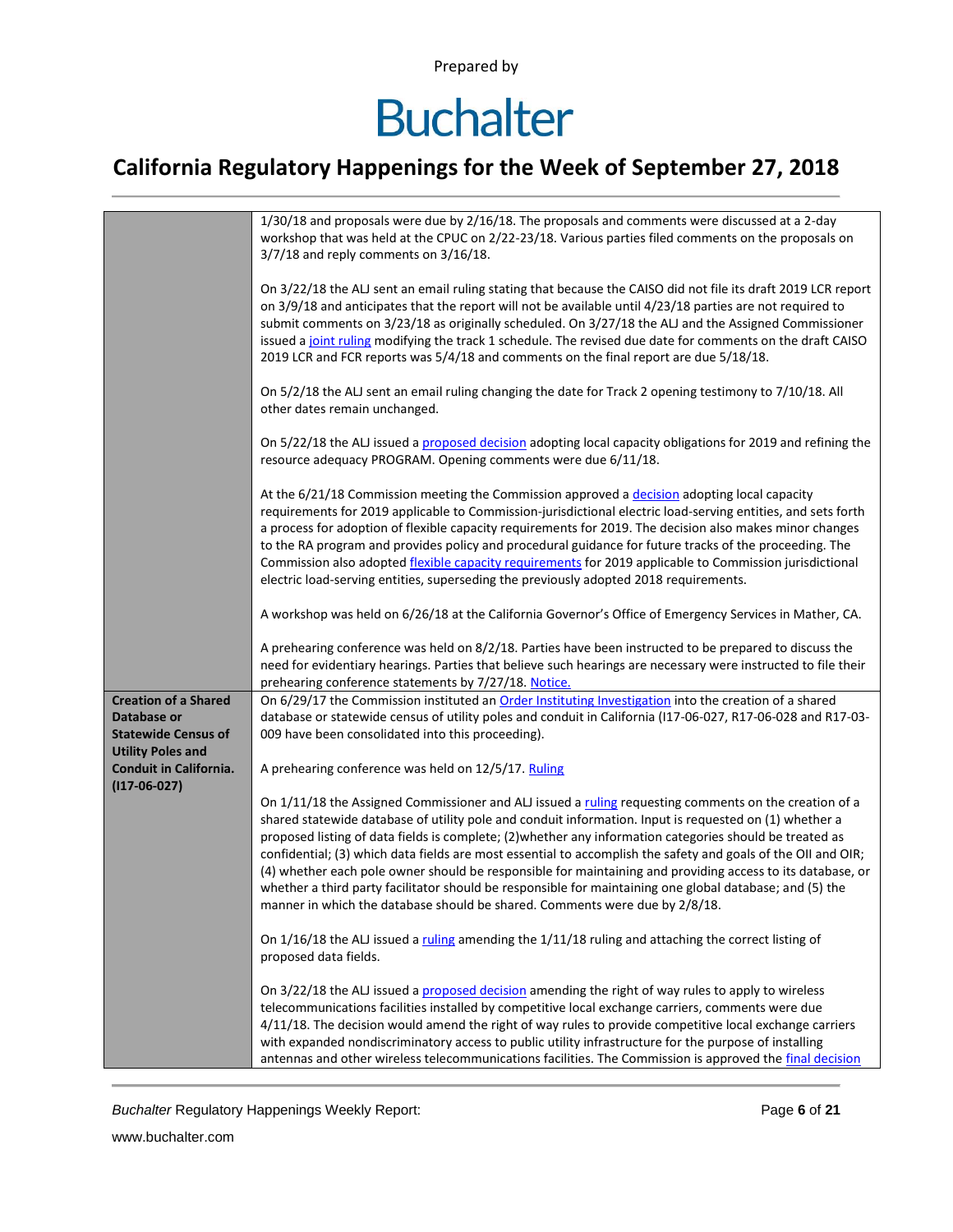## **Buchalter**

### **California Regulatory Happenings for the Week of September 27, 2018**

|                              | on 4/26/18. This decision closes this aspect of the proceeding; however, the investigation in I17-06-027       |
|------------------------------|----------------------------------------------------------------------------------------------------------------|
|                              | with which it was consolidated remains open.                                                                   |
|                              |                                                                                                                |
|                              | A public participation hearing before the ALJ and Commissioner and President Picker was held on 5/9/18 in      |
|                              | San Bernardino, CA. The discussion focused on such topics as 1) history of poles; 2) issues related to poles   |
|                              | (e.g. vegetation management and fires); and 3) Southern California fires. Notice                               |
|                              |                                                                                                                |
|                              | A public participation hearing was held on 5/21/18 in San Jose, CA. Notice                                     |
|                              |                                                                                                                |
|                              | On 8/8/18 the Assigned Commissioner issued a scoping ruling.                                                   |
|                              |                                                                                                                |
|                              | On 9/12/18 the ALJ revised the schedule in the scoping ruling. Ruling                                          |
| <b>Successor to Existing</b> | On 2/20/18 the ALJ issued a proposed decision adopting alternatives to promote solar distributed               |
| <b>Net Energy Metering</b>   | generation in disadvantaged communities. Opening comments were due by 3/12/18 and reply comments               |
| <b>Tariffs pursuant to</b>   | were due 3/19/18. Commissioner Guzman Aceves issued an alternate decision. An all-party meeting was            |
| PUC Section 2827.1           | held on 3/13/18 so that parties could make comments to Commissioner Guzman Aceves on the two                   |
| $(R.14-07-002)$              | alternate decisions. On 5/22/18 Commissioner Guzman Aceves issued a proposed revised alternate                 |
|                              | decision. Various parties subsequently filed comments. On 6/21/18 the Commission adopted the alternate         |
|                              | decision.                                                                                                      |
|                              |                                                                                                                |
|                              | On 3/29/18 the Assigned Commissioner issued the fourth amended scoping memo and ruling. The highest            |
|                              | priority issues identified by the Commissioner include consumer protection and development of options          |
|                              | for increasing use of renewable DG in disadvantaged communities. The ruling sets a deadline of 1/1/19 for      |
|                              | the completion of the proceeding and states that it is the Commission's intention to close this proceeding     |
|                              | and initiate a successor proceeding not later than that date.                                                  |
|                              |                                                                                                                |
|                              | On 6/27/18 ALJ Jessica Hecht was reassigned and is no longer the ALJ in the proceeding. ALJ McKenzie and       |
|                              | ALJ Kao remain assigned to the proceeding.                                                                     |
|                              |                                                                                                                |
|                              | On 9/1/17 the California Solar and Storage Association filed a petition to modify D.14-05-033 to allow         |
|                              | direct current coupled solar plus storage systems. Subsequently on 7/19/18 the ALJ issued a ruling             |
|                              | requiring supplemental information regarding the petition.                                                     |
|                              |                                                                                                                |
|                              | On 7/23/18 SDG&E filed an application for rehearing of decision 18-06-027. SDG&E seeks rehearing on two        |
|                              | issues it alleges was improperly ignored by the Decision: 1) that the 20% rate discount provided to CARE       |
|                              | customers violates statutory discount limits, and 2) program implementation conflicts with the installation    |
|                              | of SDG&E's replacement customer information system.                                                            |
|                              |                                                                                                                |
|                              | On 8/13/18 the ALJ issued a proposed decision denying the petition for modification of D14-05-033              |
|                              | regarding designation of small net energy metering-eligible facilities paired with energy storage.             |
|                              |                                                                                                                |
|                              | On 8/24/18 Commissioner Guzman Aceves issued a proposed decision adopting net energy metering                  |
|                              | consumer protection measures including solar information packet. Various parties filed comments on             |
|                              | 9/13/18. The decision is currently on the Commission's 9/27/18 meeting agenda.                                 |
|                              |                                                                                                                |
|                              | On 9/7/18 the ALJ's issued a proposed decision correcting and clarifying D.18-06-027.                          |
|                              |                                                                                                                |
| <b>Continued</b>             | On 7/26/18 the Commission opened the rulemaking. The rulemaking is intended to consider adoption of a          |
| <b>Implementation of</b>     | new standard offer contract that will be available to any Qualifying Facility of 20 MW or less seeking to sell |
|                              | electricity to a Commission-jurisdictional utility pursuant to PURPA. The rulemaking will also consider        |

**Buchalter Regulatory Happenings Weekly Report:** Page 7 of 21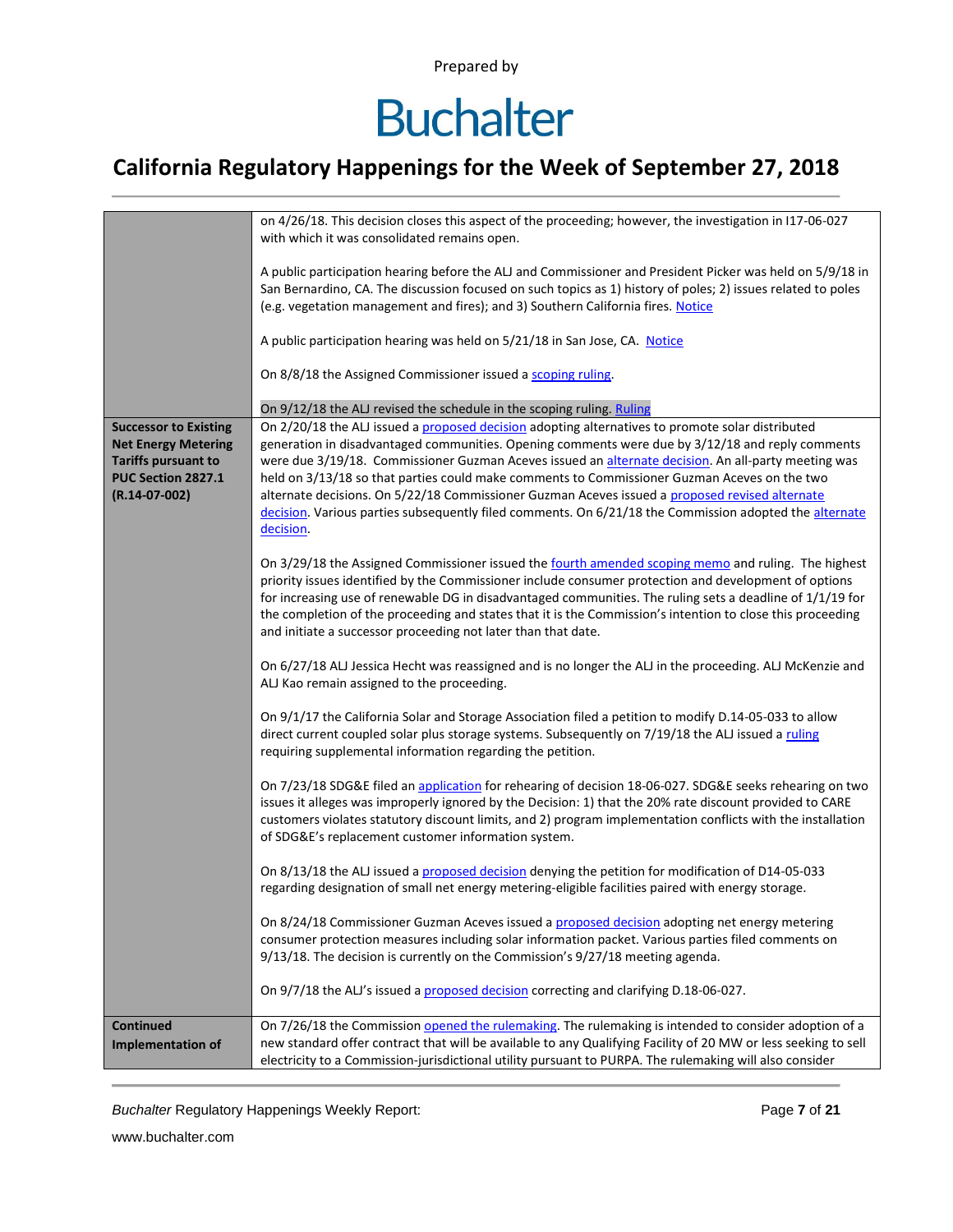# **Buchalter**

### **California Regulatory Happenings for the Week of September 27, 2018**

| the Public Utility           | adoption of a price to be paid at the time of delivery where a QF has opted to sell as-available energy to |
|------------------------------|------------------------------------------------------------------------------------------------------------|
| <b>Regulatory Policies</b>   | the utility without a contract.                                                                            |
| <b>Act and Related</b>       | A pre-hearing conference is scheduled for 9/27/18. Notice                                                  |
| <b>Matters (R.18-07-017)</b> |                                                                                                            |

#### **California Energy Commission**

| <b>Issue</b>                                                                                         | <b>Latest Developments</b>                                                                                                                                                                                                                                                                                                                                                                                                                                                                        |
|------------------------------------------------------------------------------------------------------|---------------------------------------------------------------------------------------------------------------------------------------------------------------------------------------------------------------------------------------------------------------------------------------------------------------------------------------------------------------------------------------------------------------------------------------------------------------------------------------------------|
| <b>CEC Business Meeting</b>                                                                          | The Commission held its regularly scheduled Business Meeting on 9/21/18 (Friday). Agenda; Backup<br>Materials. The next regularly scheduled Busines Meeting will be held 10/3/18. Agenda                                                                                                                                                                                                                                                                                                          |
| <b>Alternative and</b><br><b>Renewable Fuel and</b><br><b>Vehicle Technology</b><br>Program (ARFVTP) | On 6/28/18 staff from the Commission and the Center for Sustainable Energy held a public webinar to<br>discuss equipment and site requirements for electric vehicle (EV) charging infrastructure installed under<br>the California Electric Vehicle Incentive Project (CALeVIP). Notice                                                                                                                                                                                                           |
|                                                                                                      | On 8/6/18 Janea Scott, Lead Commission on Transportation conducted a Fuels and Transportation<br>Technology Merit Review workshop to highlight lessons learned from previous ARFVTP funding awards.<br><b>Notice</b>                                                                                                                                                                                                                                                                              |
|                                                                                                      | On 9/27/18 Commission staff will conduct a public workshop for the 2019 CALeVIP Projects Roadmap, a<br>presentation of the plan to release four incentive projects in 2019 under the California Electric Vehicle<br>Infrastructure Project (CALeVIP), which is funded by the Alternative and Renewable Fuel and Vehicle<br>Technology Program (ARFVTP). Notice                                                                                                                                    |
| <b>Disadvantaged</b><br><b>Community Advisory</b><br>Group                                           | On 8/21/18 the Commission and the CPUC jointly convened the second meeting of the Disadvantaged<br>Communities Advisory Group. The group advised the two commissions regarding the development,<br>implementation, and impacts of proposed programs related to the Clean Energy and Pollution Reduction<br>Act of 2015 (also known as Senate Bill 350) in disadvantaged communities. Notice<br>On 9/28/18 the Disadvantaged Communities Advisory Group to the Commission and the CPUC will hold a |
|                                                                                                      | meeting. Notice                                                                                                                                                                                                                                                                                                                                                                                                                                                                                   |
| <b>Efficiency</b>                                                                                    | On 9/21/18 the Commission conducted a hearing during its regularly scheduled September business<br>meeting to consider adopting the proposed update to the voluntary Building Energy Efficiency Standards,<br>also published as CALGreen. Notice                                                                                                                                                                                                                                                  |
| <b>Electric Program</b><br><b>Investment Charge</b><br>(Docket No. 17-EPIC-<br>01)                   | On 8/21/18 staff conducted a technical scoping workshop as part of the Governor's Office of Planning<br>and Research's implementation of Assembly Bill 546 (Chiu, Chapter 380, Statutes of 2017) and the<br>development of guidebooks for energy storage implementation on the customer side of the utility meter.<br><b>Notice</b>                                                                                                                                                               |
|                                                                                                      | On 9/6/18 staff from the Commission, CPUC, CARB, and California ISO conducted a webinar workshop to<br>kick off the process to update the California Vehicle-Grid Integration (VGI) Roadmap. Notice                                                                                                                                                                                                                                                                                               |
| 2018 Integrated<br><b>Research Policy Report</b>                                                     | On 6/27/18 staff held a webinar on the 2018 Tracking Progress Report for Energy Equity. Notice                                                                                                                                                                                                                                                                                                                                                                                                    |
| Update (18-IEPR-01)                                                                                  | On 7/10/18 staff held a workshop to propose and discuss the 2018 California Energy Demand Forecast<br>Update. Staff will review the scope and method for the update, present the most recent data available                                                                                                                                                                                                                                                                                       |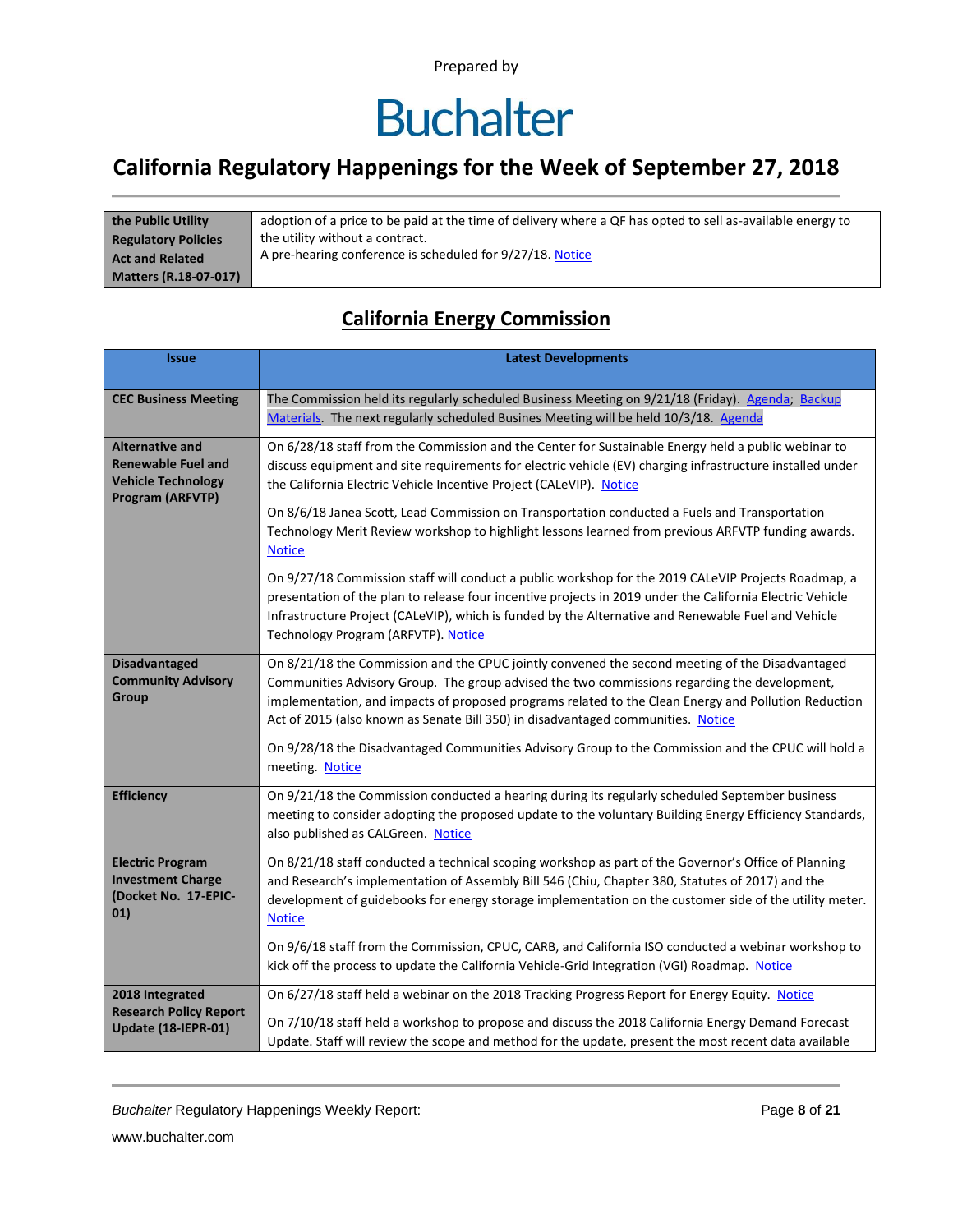# **Buchalter**

### **California Regulatory Happenings for the Week of September 27, 2018**

|                                                | for key forecast drivers, propose scenarios and outline additional work that will be considered for the full<br>2019 IEPR forecast. Notice                                                                                                                                                                                                                                                                                                                                                         |
|------------------------------------------------|----------------------------------------------------------------------------------------------------------------------------------------------------------------------------------------------------------------------------------------------------------------------------------------------------------------------------------------------------------------------------------------------------------------------------------------------------------------------------------------------------|
|                                                | On 8/2/18 the Commission conducted a workshop with the CPUC, the California Natural Resources<br>Agency, the Governor's Office of Planning and Research, and the Governor's Office of Emergency<br>Services to discuss changes in the risk of wildfire due to climate change in California and how the energy<br>sector can prepare. Notice                                                                                                                                                        |
|                                                | At the Business Meeting on 8/1/18 the Commission approved Volume I of the 2018 Integrated Energy<br>Policy Report (IEPR) Update. The update summarizes California's global leadership in climate policy,<br>showing how the state's comprehensive efforts are helping to reduce the impacts of climate change,<br>promote energy resiliency, improve public health, and support disadvantaged and low-income<br>communities, while fostering job development and a thriving economy. Press Release |
|                                                | On 10/2/18 Commission staff will conduct a webinar to solicit comments on proposed data collection<br>and analyses for the 2019 Integrated Energy Policy Report (2019 IEPR) relating to electricity demand<br>forecasts and resource plans. Notice                                                                                                                                                                                                                                                 |
| <b>Renewable Energy</b>                        | On 8/16/18 the Lead Commissioner conducted a workshop to seek comments from solar equipment<br>installers, equipment manufacturers, solar and storage association representatives, staff from investor<br>owned and publicly owned utilities and their associations, entrepreneurs, investors, and other program<br>administrators on topics related to solar equipment. Notice                                                                                                                    |
|                                                | On 10/3/18 Commission staff will conduct a workshop to present information and receive comments on<br>proposed changes to the Guidelines for California's Solar Electric Incentive Programs (Senate Bill 1).<br><b>Notice</b>                                                                                                                                                                                                                                                                      |
| <b>Renewables Portfolio</b><br><b>Standard</b> | On 9/18/18 the Commission Committee assigned to conduct proceedings on the Complaint filed by<br>Energy Commission Executive Director Drew Bohan against the Stockton Port District alleging<br>noncompliance with the Renewables Portfolio Standard will conduct a hearing. Notice                                                                                                                                                                                                                |
| <b>Research</b>                                | On 7/25/18 staff conducted a workshop to seek input on potential research topics on wildfire related to<br>ensuring grid resilience and public safety. Notice                                                                                                                                                                                                                                                                                                                                      |
|                                                | On 8/30/18 the Lead Commissioner for Research conducted a workshop on climate-related risk to<br>California's energy system based on insights from California's Fourth Climate Change Assessment. Notice                                                                                                                                                                                                                                                                                           |
| <b>SB 350</b>                                  | On 8/29/18 the Commission, CARB, and the CPUC conducted a workshop to discuss implementation<br>progress for the Low-Income Barriers Study, Part A: Overcoming Barriers to Energy Efficiency and<br>Renewables for Low-income Customers and Small Business Contracting Opportunities in Disadvantaged<br>Communities and Part B: Overcoming Barriers to Clean Transportation Access for Low-Income Residents<br>(Final Guidance Document). Barriers reports were mandated by SB 350. Notice        |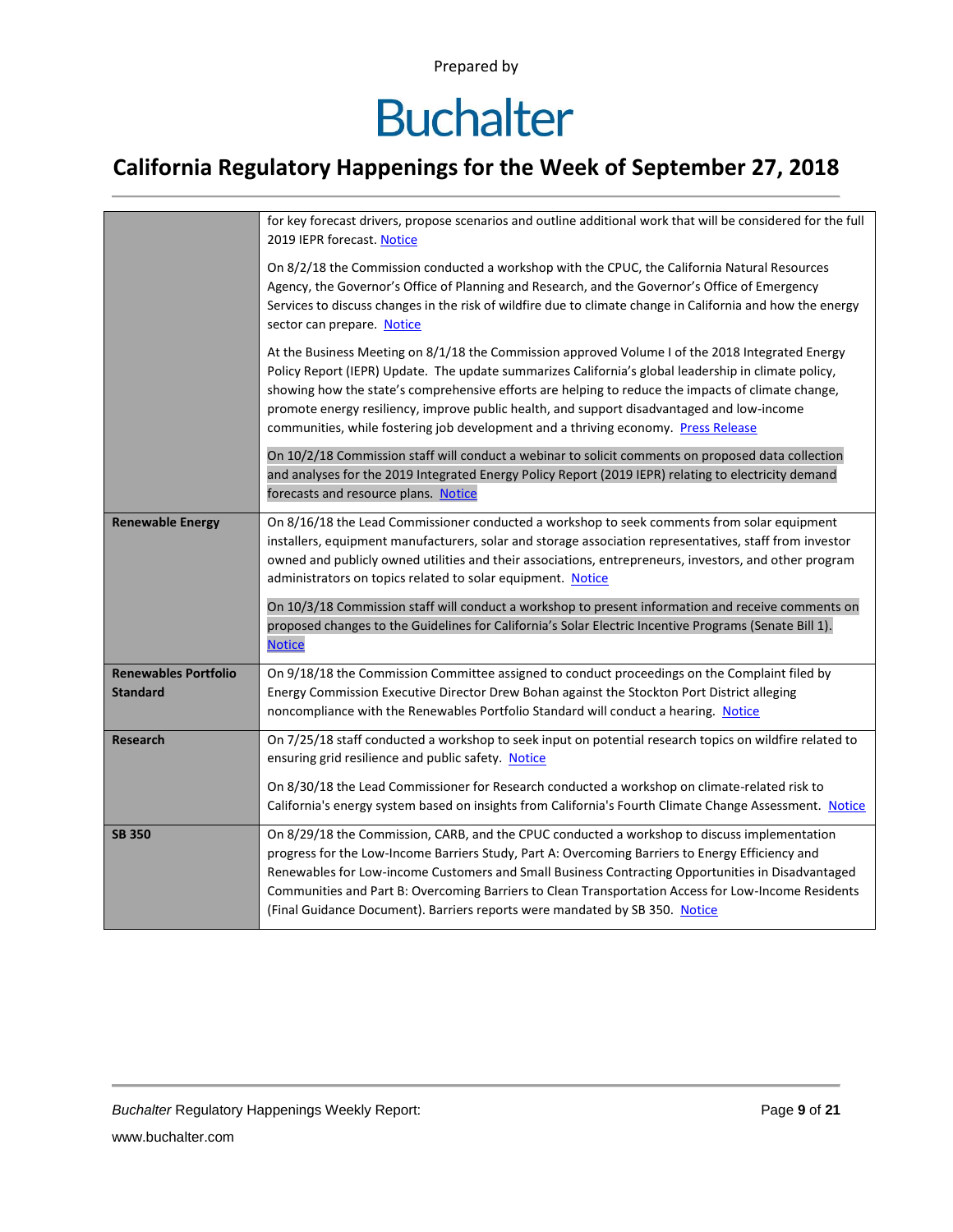# **Buchalter**

### **California Regulatory Happenings for the Week of September 27, 2018**

#### **California Air Resources Board**

| <b>Issue</b>                                    | <b>Latest Developments</b>                                                                                                                                                                                                                                                                                                                                                                                                                                                                                                                                                                                                                                                                                                                                                                            |
|-------------------------------------------------|-------------------------------------------------------------------------------------------------------------------------------------------------------------------------------------------------------------------------------------------------------------------------------------------------------------------------------------------------------------------------------------------------------------------------------------------------------------------------------------------------------------------------------------------------------------------------------------------------------------------------------------------------------------------------------------------------------------------------------------------------------------------------------------------------------|
| <b>Cap and Trade</b>                            | A workshop was held on 10/12/17 to discuss the next steps for the cap and trade regulation. Notice<br>Presentation.                                                                                                                                                                                                                                                                                                                                                                                                                                                                                                                                                                                                                                                                                   |
|                                                 | ARB released the January 2018 California-Quebec-Ontario Joint Auction Participant Training<br>Presentation.                                                                                                                                                                                                                                                                                                                                                                                                                                                                                                                                                                                                                                                                                           |
|                                                 | On 1/30/18 ARB posted a notice of public hearing on 3/22/18 in Riverside, CA to consider approving the<br>adoption of two proposed amendments to the Cap and Trade regulation. The narrow amendments are<br>intended to clarify that 1. The regulation requires a successor entity after a change in ownership to be<br>responsible for the outstanding, pre-transfer compliance obligation of the predecessor entity, and 2. The<br>regulatory procedure for establishing the Auction Reserve Price in the Ontario and Quebec regulations.<br>Proposed Regulation Order Notice Agenda. At the meeting the Board adopted Resolution 18-4. On<br>4/17/18 the final rulemaking package was submitted to the Office Of Administrative Law. OAL approved<br>the regulation on 5/20/18. Informative Digest |
|                                                 | Meetings were held on 3/2/18 to discuss potential amendments to the cap and trade regulation and<br>SB350 Integrated Resource Plans. Discussion Draft Price Containment Paper<br>A workshop was held on 4/26/18 to discuss possible revisions to the cap and trade regulation. Notice.<br>Comments were due by 5/10/18. Summary of Stakeholder Comments<br>On 6/15/18 Ontario announced its intention to end Ontario's Cap and Trade program. ARB released a<br>market notice regarding this development and reiterating its commitment with Quebec to continue<br>operation of a joint carbon market.                                                                                                                                                                                                |
|                                                 | A workshop was held on 6/21/18 to discuss potential revisions to the regulation. Preliminary Discussion<br><b>Draft ARB Presentation CAISO Presentation</b>                                                                                                                                                                                                                                                                                                                                                                                                                                                                                                                                                                                                                                           |
|                                                 | On 9/4/18 ARB posted formal rulemaking documents related to proposed amendments tot eh Cap and<br>Trade Regulation. Comments are due on 10/22/18 and a public hearing will be held on 10/25/18. Notice<br><b>Proposed Regulation Order</b>                                                                                                                                                                                                                                                                                                                                                                                                                                                                                                                                                            |
| <b>GHG Reporting</b>                            | On 4/13/17 ARB posted a proposed second 15-day modifications to the regulation. Comments were due<br>4/28/17 by 5pm. Notice The board approved the proposed amendments at the 6/29/17 Board Meeting.<br>Agenda.                                                                                                                                                                                                                                                                                                                                                                                                                                                                                                                                                                                       |
|                                                 | On 7/21/17 the proposed amendments were submitted to the California Office of Administrative Law.<br>Updated Informative Digest. On 9/1/17 OAL approved the rulemaking and filed it with the Secretary of<br>State. Notice Final Regulation Order Final Statement of Reasons. The amended regulation became<br>effective on $1/1/18$ .                                                                                                                                                                                                                                                                                                                                                                                                                                                                |
| <b>Short Lived Climate</b><br><b>Pollutants</b> | On 12/29/17 ARB posted a summary of policies to encourage dairy biomethane projects and other<br>projects to reduce methane emissions. On 1/5/18 the three dairy subgroups provided an update to the                                                                                                                                                                                                                                                                                                                                                                                                                                                                                                                                                                                                  |

*Buchalter* Regulatory Happenings Weekly Report: Page **10** of **21**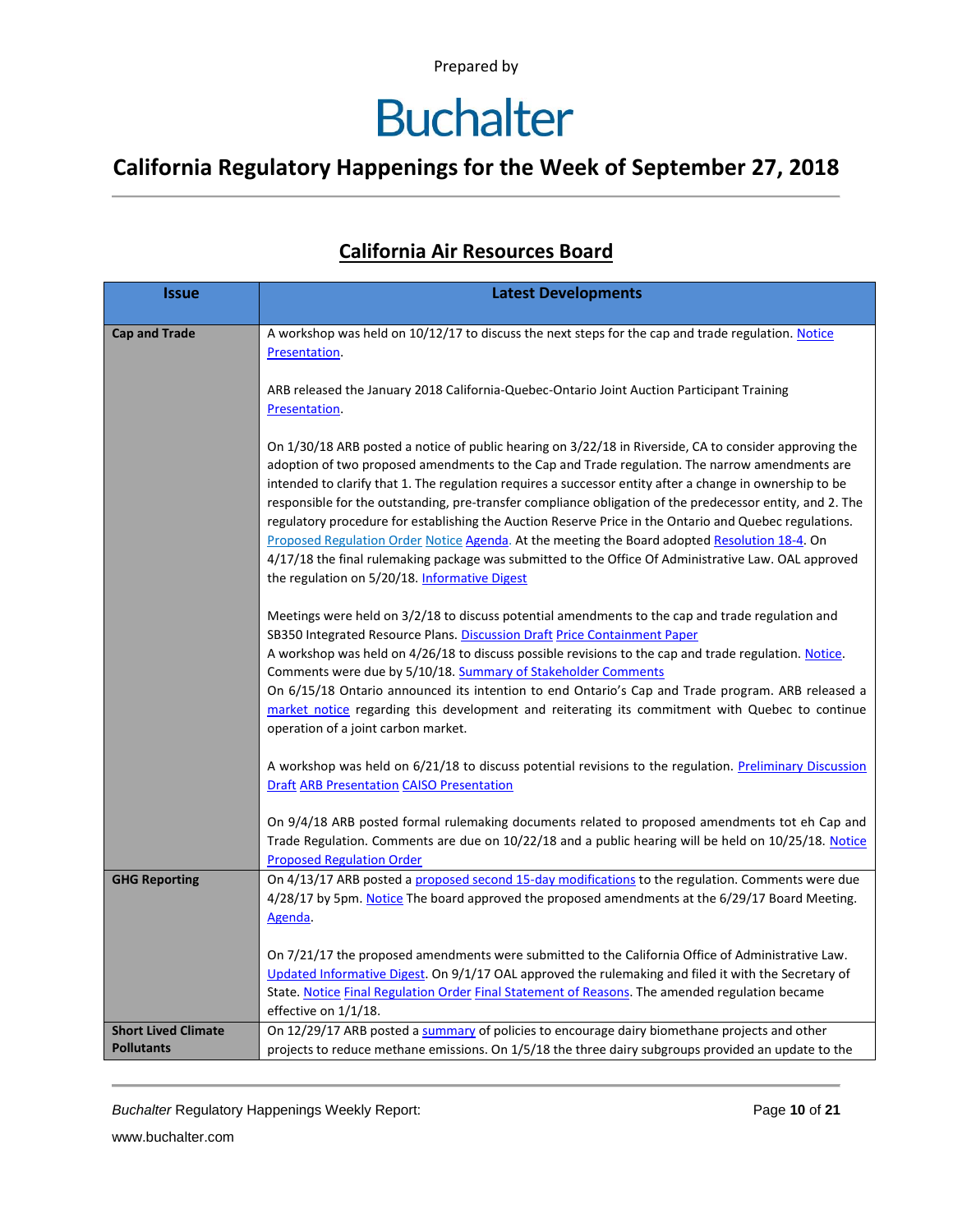# **Buchalter**

### **California Regulatory Happenings for the Week of September 27, 2018**

|                        | agencies on their processes and recommendations they have formulated to date. Presentations - ARB;             |
|------------------------|----------------------------------------------------------------------------------------------------------------|
|                        | CDFA; CPUC; Subgroup 1; Subgroup 2; Subgroup 3                                                                 |
|                        |                                                                                                                |
|                        |                                                                                                                |
|                        | The Dairy and Livestock subgroups have several meeting scheduled for April. Subgroup 3 met on 4/2/18;          |
|                        | Subgroup 2 met on 4/9/18 and Subgroup 1 met on 4/27/18. Meeting Notice                                         |
|                        |                                                                                                                |
|                        | The Dairy and Livestock subgroups will meet throughout May. Subgroup 3 met on 5/14/18; Subgroup 1              |
|                        | met on 5/21/18; and Subgroup 2 met on 5/23/18. Meeting Notice                                                  |
|                        |                                                                                                                |
|                        |                                                                                                                |
|                        | A joint subgroup meeting was held on 7/26/18 in Fresno. Meeting Notice                                         |
| 2030 Scoping Plan      | On 11/30/17 ARB released the proposed final 2017 climate change scoping plan. On 12/14/17 the Board            |
|                        | approved the scoping plan along with the finalized environmental documents. Meeting Notice Press               |
|                        | <b>Release Final Plan</b>                                                                                      |
|                        |                                                                                                                |
|                        |                                                                                                                |
| <b>Low Carbon Fuel</b> | The goal of the LCFS is to reduce carbon intensity of transportation fuel by at least 10% by 2020. On          |
| <b>Standard</b>        | 2/20/18 ARB released the Draft Proposed Regulation Order and a Portion of Draft Staff Report.                  |
|                        |                                                                                                                |
|                        | On 3/6/18 ARB released various models and calculators, including the OPGEE and CA-GREET. In addition           |
|                        | ARB issued the <b>Initial Statement of Reasons</b> and <b>Proposed Regulation Order</b> setting forth proposed |
|                        |                                                                                                                |
|                        | amendments to the LCFS regulation and to the regulation on commercialization of alternative diesel             |
|                        | fuels. A public hearing to consider the proposed amendments will be held on 4/27/18. Notice                    |
|                        |                                                                                                                |
|                        | On 3/12/18 ARB updated and replaced Guidance 17-03 with Guidance 18-01 on Implementation                       |
|                        | Implications of a Modified Writ issued by the Superior Court of California, County of Fresno, On October       |
|                        | 18, 2017 in the case of Poet, LLC et al. vs CARB et al. (No. 09 CECG 04659 JYH) on LCFS.                       |
|                        |                                                                                                                |
|                        |                                                                                                                |
|                        | On 5/9/18 ARB released the 2017 LCFS Compliance Information Credit Clearance Market Information.               |
|                        |                                                                                                                |
|                        | On 5/21/18 ARB posted for comment the draft calculation of 2017 Crude Average Carbon Intensity                 |
|                        | Value. Comments are due by 6/5/18.                                                                             |
|                        |                                                                                                                |
|                        |                                                                                                                |
|                        | On 5/21/18 ARB posted the SB1383 Pilot Financial Mechanism White Paper.                                        |
|                        |                                                                                                                |
|                        | A public workshop to discuss proposed amendments to the LCFS and Alternative Diesel Fuels Regulations          |
|                        | was held on 6/11/18. Meeting Notice Staff Presentation                                                         |
|                        |                                                                                                                |
|                        | On 6/20/18 ARB posted proposed amendments to the LCFS regulation and to the regulation on                      |
|                        |                                                                                                                |
|                        | commercialization of alternative diesel fuels. The deadline to submit comments was 7/5/18 at 5pm. A            |
|                        | workshop to discuss the proposed amendments was held on 8/8/18. Notice                                         |
|                        |                                                                                                                |
|                        | On 8/13/18 various calculators where posted including the CA-GREET3.0 Model and Tier 1 Simplified              |
|                        | Calculators, the Illustrative Compliance Scenario Calculator and the Hydrogen Station Capacity Evaluator       |
|                        |                                                                                                                |
|                        | (HySCapE). The Board also posted the Second Public Availability of Modified Text and Availability of           |
|                        | Additional Documents and Information for the Proposed Amendments to LCFS and ADF Regulations.                  |
|                        | Comments were due by 8/30/18. A public hearing to consider amendments to the LCFS and ADF                      |

**Buchalter Regulatory Happenings Weekly Report:** Page 11 of 21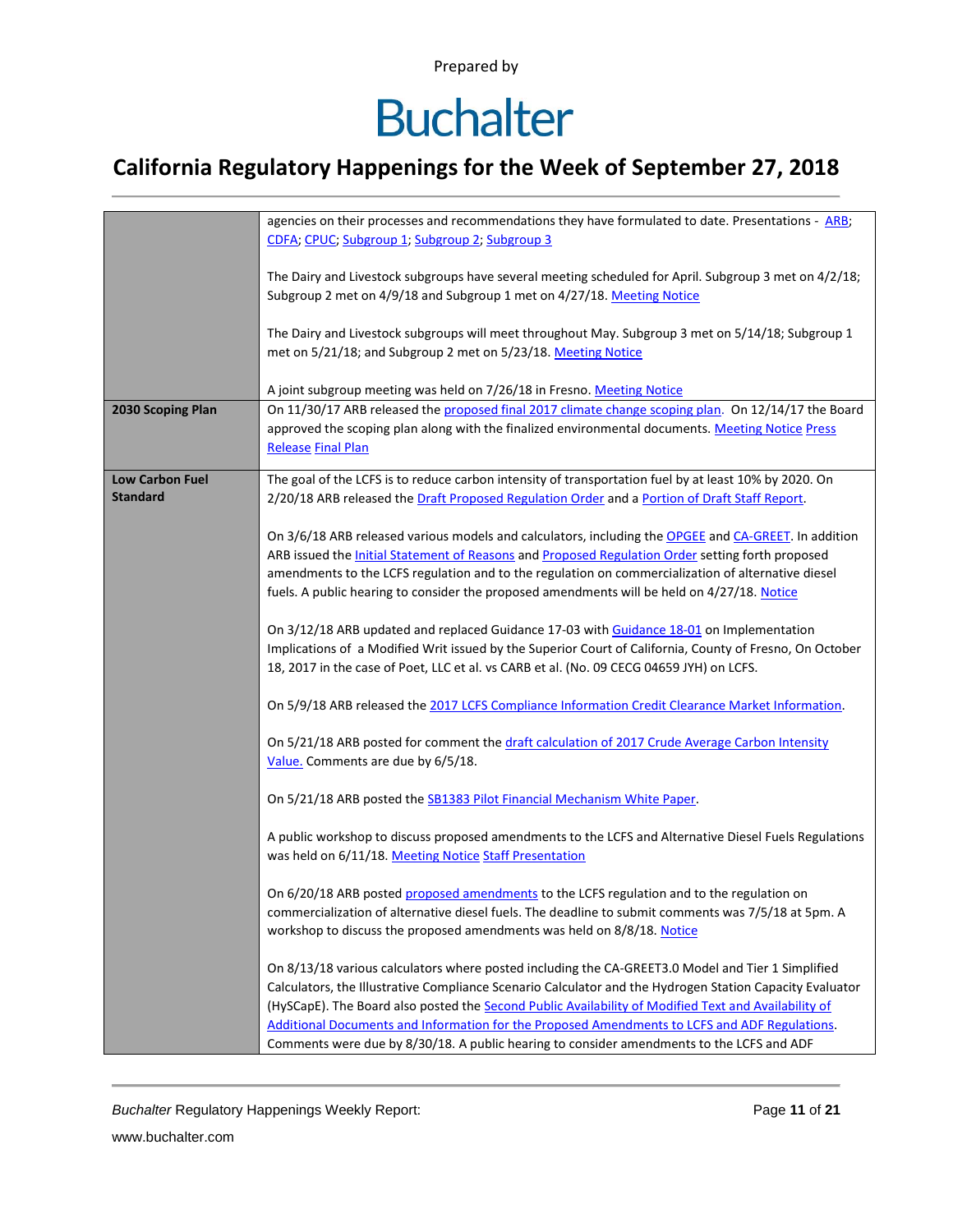# **Buchalter**

### **California Regulatory Happenings for the Week of September 27, 2018**

|                         | regulations will be held on 9/27/18. Notice                                                               |  |  |  |  |  |
|-------------------------|-----------------------------------------------------------------------------------------------------------|--|--|--|--|--|
|                         |                                                                                                           |  |  |  |  |  |
|                         |                                                                                                           |  |  |  |  |  |
| <b>Innovative Clean</b> | The key goals of this measure include 1. Support the near-term deployment of zero-emission buses          |  |  |  |  |  |
| <b>Transit Rules</b>    | where the economics are viable and where transit service can be maintained or expanded; 2. Secure         |  |  |  |  |  |
|                         | binding commitments from the state's transit providers for a long-term vision for transition to zero-     |  |  |  |  |  |
|                         | emission technologies across all transit modes, and 3. Partner with transit agencies to pilot innovative  |  |  |  |  |  |
|                         | approaches to improve access to transit systems with zero-emissions first- and last-mile solutions.       |  |  |  |  |  |
|                         |                                                                                                           |  |  |  |  |  |
|                         |                                                                                                           |  |  |  |  |  |
|                         | On 12/15/17 a public workshop was held to discuss development of innovative clean transit.                |  |  |  |  |  |
|                         | Presentation. The staff proposal on the ICT Rules includes achieving a zero emission transit system by    |  |  |  |  |  |
|                         | 2040 and encouragement of early action with opportunities for funding. Rules would be applicable to all   |  |  |  |  |  |
|                         | public transit agencies that own or operate buses with GVWR > 14,000 lbs.                                 |  |  |  |  |  |
|                         |                                                                                                           |  |  |  |  |  |
|                         |                                                                                                           |  |  |  |  |  |
|                         | On 3/27/18 ARB issued updated numbers of battery and fuel cell electric buses of large California transit |  |  |  |  |  |
|                         | agencies.                                                                                                 |  |  |  |  |  |
|                         |                                                                                                           |  |  |  |  |  |
|                         | On 3/27/18 ARB issued an update on the Innovative Clean Transit Discussion Document. ARB requested        |  |  |  |  |  |
|                         | additional comments and information in the areas of transit progress, role of incentives, overall cost,   |  |  |  |  |  |
|                         | cutaways and non-standard buses, and regulatory assessments.                                              |  |  |  |  |  |
|                         |                                                                                                           |  |  |  |  |  |
|                         |                                                                                                           |  |  |  |  |  |
|                         | A workshop was held on 6/13/18 to discuss the proposed Innovative Clean Transit regulation. Meeting       |  |  |  |  |  |
|                         | <b>Notice</b>                                                                                             |  |  |  |  |  |
|                         |                                                                                                           |  |  |  |  |  |
|                         | On 8/7/18 ARB posted the proposed regulation order and associated documents. A public hearing to          |  |  |  |  |  |
|                         | discuss is scheduled for 9/27/18. Notice of Public Hearing.                                               |  |  |  |  |  |
|                         |                                                                                                           |  |  |  |  |  |

#### **California Independent System Operator**

| <b>Issue</b>                                | <b>Latest Developments</b>                                |
|---------------------------------------------|-----------------------------------------------------------|
| <b>Board of Governors</b><br><b>Meeting</b> | The next scheduled Board meeting is 11/14-15/18. Schedule |

#### **CAISO Stakeholder Initiatives**

| <i><u><b>Issue</b></u></i>                                                  | <b>Latest Developments</b>                                                                                                                                                                            |
|-----------------------------------------------------------------------------|-------------------------------------------------------------------------------------------------------------------------------------------------------------------------------------------------------|
| <b>Flexible resource</b><br>adequacy criteria and<br>must offer obligations | On 5/1/17 the CAISO posted the revised straw proposal. The CAISO held a stakeholder call on 5/8/17 to<br>discuss the revised straw proposal. Comments were due by 5/22/17. Market Notice Presentation |
| (FRAC-MOO)                                                                  | A Phase 2 Working Group call was held on 8/2/17. Market Notice. Comments were due by 8/18/17.<br><b>Brattle Presentation</b>                                                                          |

**Buchalter Regulatory Happenings Weekly Report:** Page 12 of 21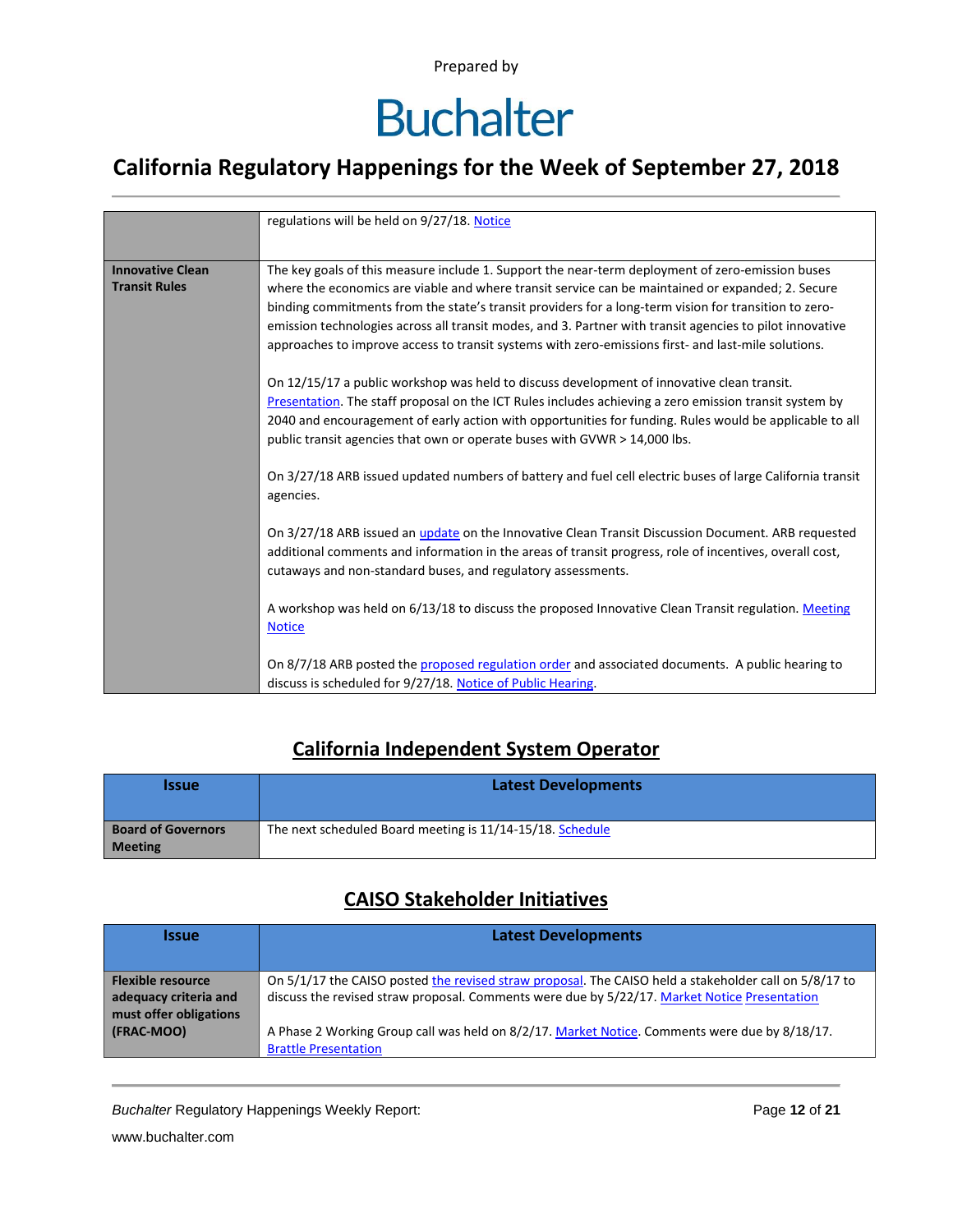# **Buchalter**

### **California Regulatory Happenings for the Week of September 27, 2018**

| A Phase 2 Working Group Meeting was held on 9/26/17. Market Notice; Presentation                                                                                                                                                                                                                                           |  |  |  |  |  |
|----------------------------------------------------------------------------------------------------------------------------------------------------------------------------------------------------------------------------------------------------------------------------------------------------------------------------|--|--|--|--|--|
| On 11/2/17 CAISO postponed the stakeholder meeting originally scheduled for 11/9/17 because more<br>time is needed to analyze the data and publish the proposal. A stakeholder meeting was held on<br>11/29/17. Market Notice. On 11/21/17 CAISO posted the draft proposal. Comments were due by<br>12/13/17. Presentation |  |  |  |  |  |
| On 1/31/18 CAISO posted the revised draft flexible capacity framework. A stakeholder meeting was held<br>on 2/7/18 to discuss the revised draft flexible capacity framework in the FRAC-MOO Phase 2 initiative.<br>Comments were due by 2/21/18. Market Notice Agenda and Presentation                                     |  |  |  |  |  |
| CAISO held a stakeholder meeting on 5/3/18 to discuss the second revised draft flexible capacity<br>framework proposal. Comments were due by 5/17/18. Notice Presentation                                                                                                                                                  |  |  |  |  |  |
| The Phase 2 Working Group met on 6/18/18. Agenda and Presentation<br>On 7/30/18 CAISO announced that phase two of the initiative is delayed commensurate with a delay in<br>the Day-Ahead Market Enhancement Initiative. The initiative is currently inactive.                                                             |  |  |  |  |  |
| On 2/2/17, CAISO posted the Phase 1B and Phase 2 Draft Tariff language. A call to discuss was held on<br>2/21/17. Market Notice                                                                                                                                                                                            |  |  |  |  |  |
| On 4/7/17 the CAISO posted the Phase 1B and Phase 2 Draft Tariff language. A call to discuss was held on<br>4/24/17. Market Notice                                                                                                                                                                                         |  |  |  |  |  |
| On 4/18/17 CAISO posted the <b>Business Requirements Specifications v. 2.0</b> .                                                                                                                                                                                                                                           |  |  |  |  |  |
| On 5/8/17 CAISO announced that the implementation date for the initiative had been extended to<br>$2/13/18$ from 11/1/17. The new effective date will be $4/1/18$ . The extension was discussed at the Market<br>Performance and Planning Forum on 5/16/17.                                                                |  |  |  |  |  |
| A technical working group call was held on 6/13/17 to clarify the tariff processes proposed in the<br>initiative. Market Notice.                                                                                                                                                                                           |  |  |  |  |  |
| On 7/7/17 The Second Revised Draft Tariff Language - Phase 1B and 2 was posted. A web conference to<br>discuss was held on 7/21/17. Market Notice Comments were due by 7/14/17.                                                                                                                                            |  |  |  |  |  |
| On 8/3/17 CAISO posted the Phase 2 - Third Revised Draft Tariff Language. Market Notice. On 9/29/17<br>CAISO filed the tariff amendment for phase 1B and Phase 2 at FERC in docket ER18-1. On 10/23/17                                                                                                                     |  |  |  |  |  |
| various parties filed comments and protests and the CPUC filed a limited protest. The CPUC has<br>requested that FERC reject the proposed tariff amendments regarding "listed local capacity." On                                                                                                                          |  |  |  |  |  |
| 11/13/17 CAISO filed a motion for leave to file answer and answer to the various protests. On 11/30/17                                                                                                                                                                                                                     |  |  |  |  |  |
| CAISO filed another motion for leave to file answer and answer to SDG&E's filing. On 1/18/18 FERC                                                                                                                                                                                                                          |  |  |  |  |  |
| issued an order accepting the tariff revisions as filed, effective 2/15/18. On 2/14/18 CAISO filed a petition                                                                                                                                                                                                              |  |  |  |  |  |
| for limited tariff waiver requesting a temporary suspension of the effectiveness of the tariff revisions.                                                                                                                                                                                                                  |  |  |  |  |  |
| Due to implementation issues CAISO requested a temporary suspension until 3/16/18. FERC granted the<br>suspension on 3/1/18. The initiative will now be activated for trade date 5/1/18. Market Notice. On                                                                                                                 |  |  |  |  |  |
|                                                                                                                                                                                                                                                                                                                            |  |  |  |  |  |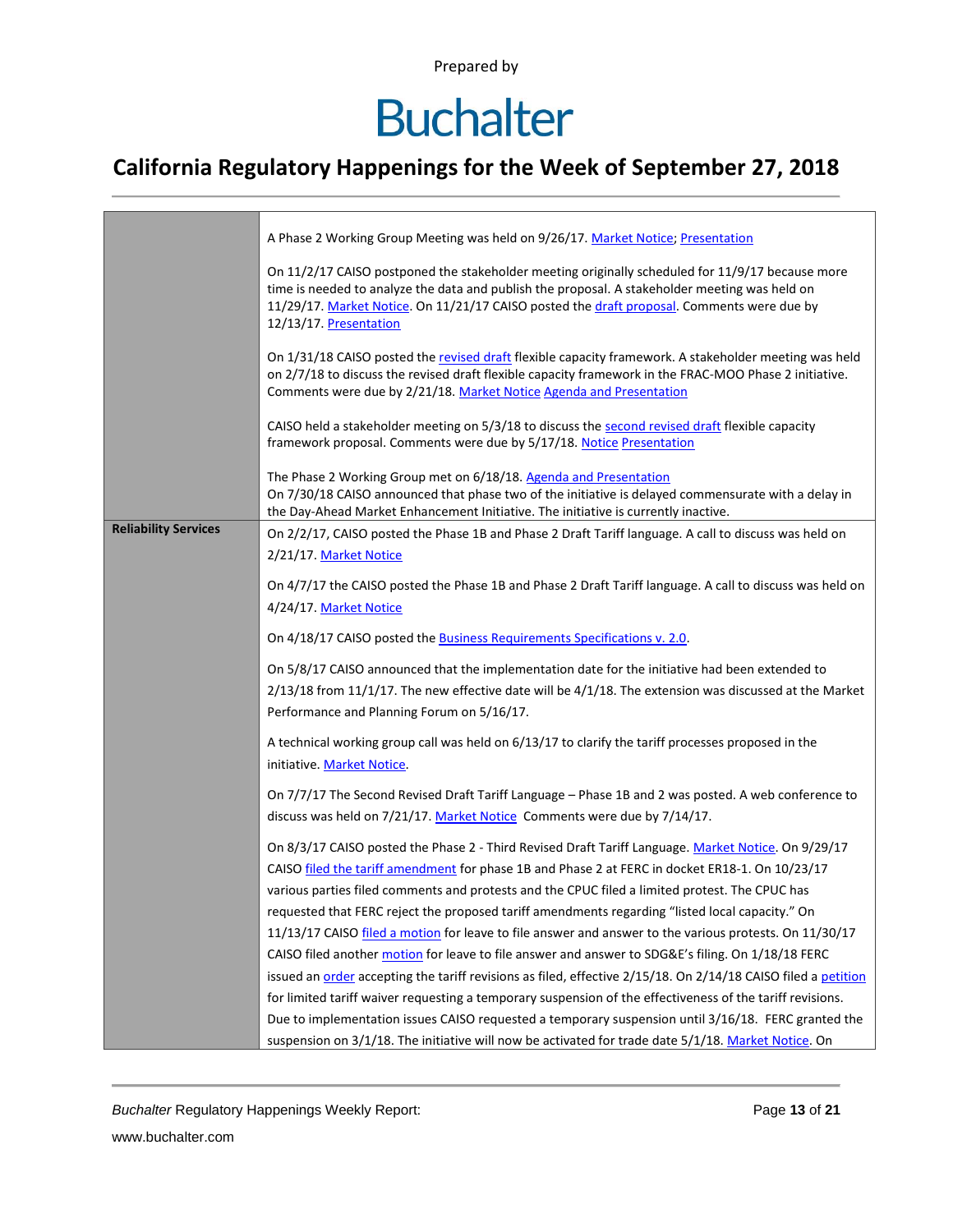# **Buchalter**

### **California Regulatory Happenings for the Week of September 27, 2018**

|                                                                                          | 3/16/18 CAISO submitted a Compliance Filing at FERC to modify the effective date to 3/16/18. On 4/3/18<br>CAISO filed an additional petition for the temporary suspension of the effectiveness of the RAAIM<br>modifications to 5/1/18.                                                                                                                                   |  |  |  |
|------------------------------------------------------------------------------------------|---------------------------------------------------------------------------------------------------------------------------------------------------------------------------------------------------------------------------------------------------------------------------------------------------------------------------------------------------------------------------|--|--|--|
|                                                                                          | CAISO held a call on 1/4/18 to discuss process changes for resource adequacy and outage coordination<br>as part of the Reliability Services Initiative. These changes will be implemented in April 2018. Training<br>was provided on 1/10/18. Presentation. Market Notice.                                                                                                |  |  |  |
|                                                                                          | On 3/5/18 and 3/8/18 the CAISO held the RSI 2017 and RAAIM calculation modification market<br>simulation web conferences to discuss market simulation performance. CAISO has postponed the RSI<br>implementation to March 2018 and activation to May 2017 and the RAAIM Calculation modification<br>implementation to May 2018 and activation to July 2018. Market Notice |  |  |  |
| <b>Energy Storage and</b><br><b>Distributed Energy</b><br><b>Resources Participation</b> | A customer partnership group call was held on 12/13/17 to discuss implementation of demand response<br>current changes associated with phase 2 of the proceeding. Questions and comments to be discussed<br>during the call were due by 12/6/17. Market Notice                                                                                                            |  |  |  |
| (Phases 2 and 3)                                                                         | A workshop to discuss Phase 3 was held on 1/16/18. Market Notice Agenda Presentation                                                                                                                                                                                                                                                                                      |  |  |  |
|                                                                                          | On 2/15/18 CAISO posted the <i>Phase 3 straw proposal</i> . A workshop to discuss phase 3 was held on<br>2/21/18. Comments were due by 3/7/18. Market Notice                                                                                                                                                                                                              |  |  |  |
|                                                                                          | A workshop to discuss Phase 2 was held on 2/27/18. Market Notice Presentation                                                                                                                                                                                                                                                                                             |  |  |  |
|                                                                                          | On 2/22/18 CAISO posted the Phase 3 straw proposal. A technical working group meeting was held on<br>3/29/18. Comments were due by 4/9/18. Market Notice. Agenda                                                                                                                                                                                                          |  |  |  |
|                                                                                          | A customer partnership group call was held on 3/27/18 to discuss implantation of current Demand<br>Response changes associated with Phase 2. Market Notice                                                                                                                                                                                                                |  |  |  |
|                                                                                          | On 4/9/18 CAISO posted the revised draft tariff language for Phase 2. Comments were due by 4/16/18.<br><b>Market Notice</b>                                                                                                                                                                                                                                               |  |  |  |
|                                                                                          | A customer partnership group call was held on 4/25/18 to discuss implementation of current demand<br>response changes associated with phase 2. Questions and comments were due in advance of the call by<br>4/18/18. Market Notice Presentation                                                                                                                           |  |  |  |
|                                                                                          | On 4/30/18 CAISO posted the <i>Phase 3 revised straw proposal</i> . A call to discuss was held on 5/10/18.<br>Comments are due by 5/21/18. Market Notice                                                                                                                                                                                                                  |  |  |  |
|                                                                                          | A customer partnership group call was held on 6/1/18 to discuss implementation of current DR changes<br>associated with phase 2 of the proceeding. Market Notice                                                                                                                                                                                                          |  |  |  |
|                                                                                          | A public stakeholder working group call was held on 6/5/18 to discuss the phase 3 revised straw<br>proposal. Written comments were due by 6/15/18. Market Notice.                                                                                                                                                                                                         |  |  |  |
|                                                                                          | A meeting was held on 6/25/18 to discuss additional changes to the revised straw proposal for Phase 3.<br>Agenda and Presentation. Comments are due by 7/3/18.                                                                                                                                                                                                            |  |  |  |
|                                                                                          | On 7/2/18 the Phase 2 implementation customer partnership group held a call to discuss current<br>changes related to this initiatives' implementation. Market Notice                                                                                                                                                                                                      |  |  |  |

*Buchalter* Regulatory Happenings Weekly Report: Page **14** of **21**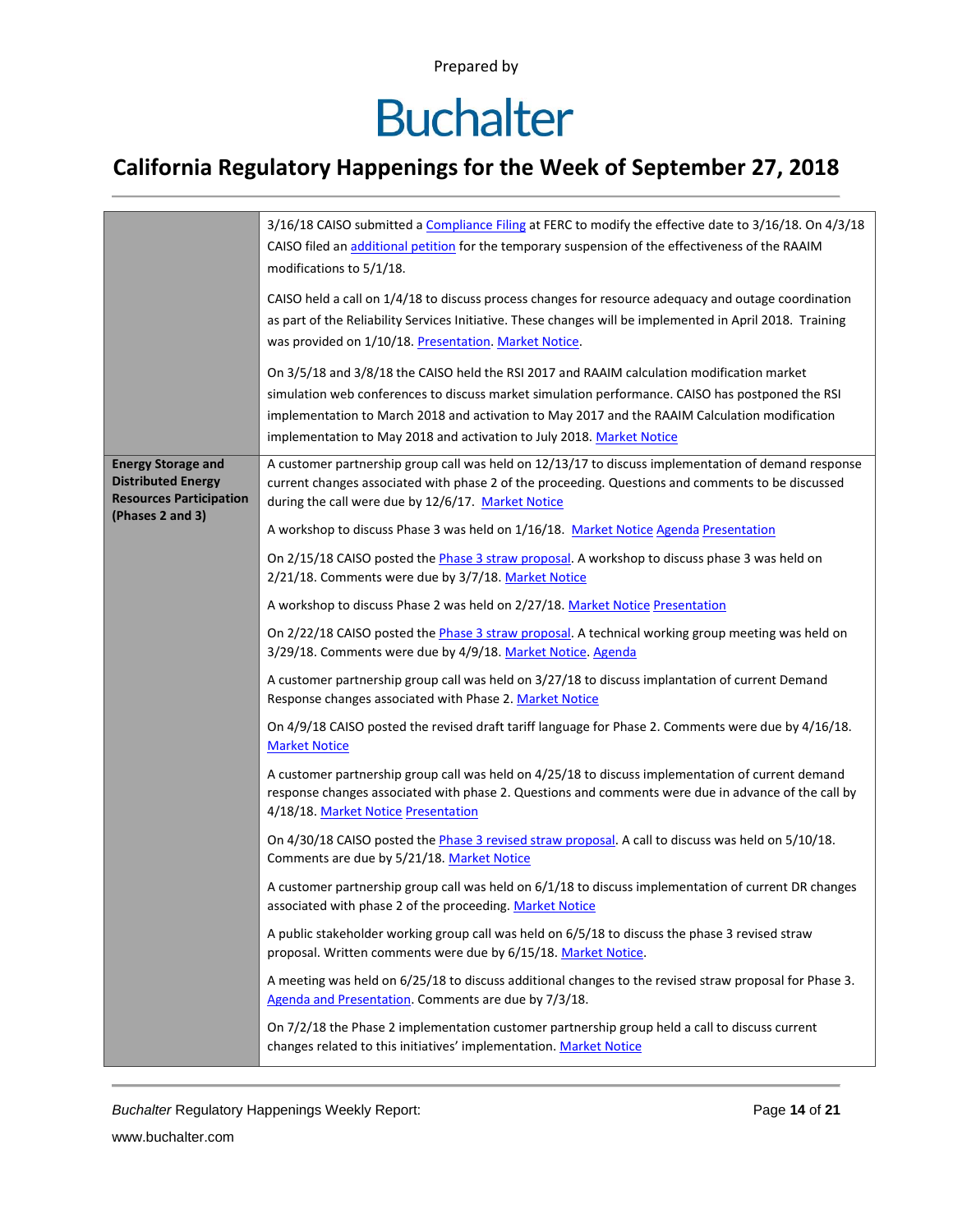## **Buchalter**

### **California Regulatory Happenings for the Week of September 27, 2018**

|                                                                                                           | A meeting was held on 7/16/18 to discuss the Draft Final Proposal for Phase 3. Comments are due by<br>7/27/18. Market Notice Presentation                                                                                                             |  |  |  |  |  |
|-----------------------------------------------------------------------------------------------------------|-------------------------------------------------------------------------------------------------------------------------------------------------------------------------------------------------------------------------------------------------------|--|--|--|--|--|
|                                                                                                           | A call was held on 7/24/18 to discuss implementation of current Demand Response changes associated<br>with Phase 2. Questions and comments were due by 7/17/18. Market Notice Presentation                                                            |  |  |  |  |  |
|                                                                                                           | On 7/26/18 the CAISO posted a revised draft final proposal for phase 3. Market Notice                                                                                                                                                                 |  |  |  |  |  |
|                                                                                                           | A customer partnership group call was held on 8/14/18 to discuss implementation of current Demand<br>Response changes associated with Phase 2. Comments were due by 8/7/18. Market Notice                                                             |  |  |  |  |  |
|                                                                                                           | On 8/17/18 CAISO filed the proposed tariff amendment for Phase 2 at FERC in docket ER18-2242 and<br>requested an effective date of 11/1/18.                                                                                                           |  |  |  |  |  |
| <b>Transmission Access</b><br><b>Charge Options for</b><br><b>Integrating New</b><br><b>Participating</b> | CAISO held a stakeholder meeting in Folsom on 12/13/16 to review the draft final proposal for the TAC<br>Options Initiative. On 12/6/16, CAISO posted the draft final proposal. Market Notice Presentation. The<br>comment deadline ended on 1/11/17. |  |  |  |  |  |
| <b>Transmission Owners.</b>                                                                               | On 12/20/16, CAISO posted an addendum to the draft regional framework proposal. The addendum is<br>intended to provide clarifications in light of questions raised at the 12/13/16 workshop. Comments were<br>due by 1/11/17. Market Notice           |  |  |  |  |  |
|                                                                                                           | On 3/2/17 CAISO posted a summary of stakeholder comments and the CAISO's responses. Summary                                                                                                                                                           |  |  |  |  |  |
| <b>Regional Resource</b><br><b>Adequacy</b>                                                               | On 12/1/16, CAISO posted a Regional Framework Proposal. A meeting was held on 12/8/16 to review the<br>draft final proposal. Market Notice. The comment deadline was 1/11/17.                                                                         |  |  |  |  |  |
|                                                                                                           | On 3/1/17 CAISO posted the draft regional framework proposal stakeholder comments and CAISO<br>responses.                                                                                                                                             |  |  |  |  |  |
| <b>Regional Integration</b><br><b>California GHG</b>                                                      | The CAISO held a stakeholder meeting on 5/31/17 to discuss the draft final proposal for the initiative. On<br>5/25/17 CAISO posted the Draft Final Proposal.                                                                                          |  |  |  |  |  |
| compliance                                                                                                | On 6/22/17 CAISO held a call to discuss a revised draft final proposal. Market Notice Presentation. On<br>6/26/17 CAISO posted the Revised Draft Final Proposal. Comments were due by 7/6/17.                                                         |  |  |  |  |  |
|                                                                                                           | A stakeholder call was held on 12/4/17 to continue discussions on the initiative and the attribution<br>accuracy report. Comments on materials presented were due by 12/18/17. Market Notice. Presentation.<br><b>CAISO</b> presentation              |  |  |  |  |  |
|                                                                                                           | On 2/20/18 CAISO posted the updated Second Revised Draft Final Proposal. A call to discuss was held on<br>2/22/18. Market Notice Recording                                                                                                            |  |  |  |  |  |
|                                                                                                           | On 4/25/18 CAISO posted the <i>Third Revised Draft Final Proposal</i> . A web conference to discuss was held<br>on 5/2/18. Market Notice Presentation. Comments were due by 5/23/18.                                                                  |  |  |  |  |  |
|                                                                                                           | On 7/12/18 CAISO posted the draft tariff language. CAISO hosted a call on 8/9/18 to discuss the draft<br>tariff language, comments were due by 8/2/18. Market Notice                                                                                  |  |  |  |  |  |
|                                                                                                           | A training webinar on GHG Enhancements for EIM was held on 8/16/18.                                                                                                                                                                                   |  |  |  |  |  |
|                                                                                                           | On 8/29/18 CAISO filed the tariff amendment at FERC in docket ER18-2341.                                                                                                                                                                              |  |  |  |  |  |
| <b>Miscellaneous Tariff</b>                                                                               | On 4/23/18 CAISO released the 2018 Draft Tariff Clarification Language. Matrix. Comments were due by                                                                                                                                                  |  |  |  |  |  |

*Buchalter* Regulatory Happenings Weekly Report: Page **15** of **21**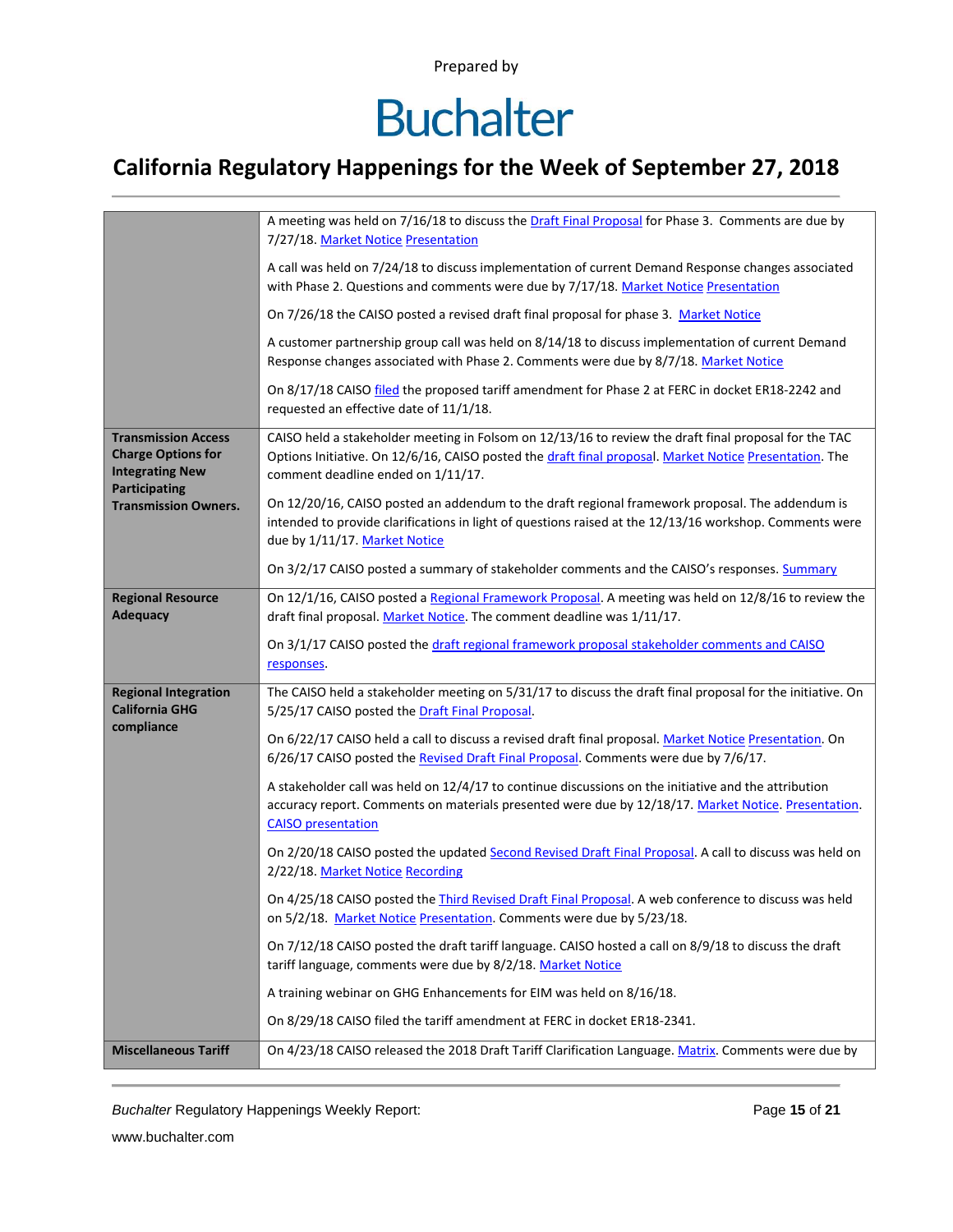## **Buchalter**

### **California Regulatory Happenings for the Week of September 27, 2018**

| <b>Revisions</b>                                                             | $5/1/18$ and a call was held on $5/8/18$ .                                                                                                                                                                                                                                                                                                                                                                                                                                                                                                                                                                                      |  |  |  |
|------------------------------------------------------------------------------|---------------------------------------------------------------------------------------------------------------------------------------------------------------------------------------------------------------------------------------------------------------------------------------------------------------------------------------------------------------------------------------------------------------------------------------------------------------------------------------------------------------------------------------------------------------------------------------------------------------------------------|--|--|--|
|                                                                              | <b>Market Notice</b>                                                                                                                                                                                                                                                                                                                                                                                                                                                                                                                                                                                                            |  |  |  |
|                                                                              | On 6/14/18 the CAISO submitted its tariff clarification amendment in ER18-1787. The CAISO has<br>requested an order by 10/1/18.                                                                                                                                                                                                                                                                                                                                                                                                                                                                                                 |  |  |  |
| <b>Transmission Access</b><br><b>Charge Structure</b><br><b>Enhancements</b> | On 4/12/17 CAISO posted a background white paper entitled "How Transmission Cost Recovery Through<br><b>Transmission Access Charge Works Today.</b> "                                                                                                                                                                                                                                                                                                                                                                                                                                                                           |  |  |  |
|                                                                              | On 6/30/17 CAISO posted the issue paper. A stakeholder meeting was held on 7/12/17. Market Notice<br>Presentation. A working group meeting was held on 8/29/17 to discuss the 6/30/17 issue paper. An<br>additional meeting to discuss is scheduled for 9/25/17. Comments following the meeting were due by<br>10/13/17. Market Notice On 9/15/17 CAISO posted Supporting Materials. On 9/20/17 CAISO posted the<br>questions submitted by stakeholders on Clean Coalition's proposed solution presenting during the<br>8/29/17 working group meeting. These questions were discussed at the 9/25/17 meeting. Market<br>Notice. |  |  |  |
|                                                                              | On 10/18/17 CAISO announced that the straw proposal had been postponed.                                                                                                                                                                                                                                                                                                                                                                                                                                                                                                                                                         |  |  |  |
|                                                                              | On 1/11/18 CAISO posted the Straw Proposal. A meeting to discuss was held on 1/18/18. Comments<br>were due by 2/15/18. Market Notice                                                                                                                                                                                                                                                                                                                                                                                                                                                                                            |  |  |  |
|                                                                              | A meeting was held on 4/11/18 to discuss the revised straw proposal. Comments on the proposal were<br>due by 4/25/18. Market Notice Presentation.                                                                                                                                                                                                                                                                                                                                                                                                                                                                               |  |  |  |
|                                                                              | On 6/22/18 CAISO issued a second revised straw proposal. A meeting to discuss was held on 6/28/18.<br><b>Market Notice Presentation</b>                                                                                                                                                                                                                                                                                                                                                                                                                                                                                         |  |  |  |
|                                                                              | A meeting was held on 9/24/18 to discuss the draft final proposal. Written comments are due by<br>10/9/18. Market Notice                                                                                                                                                                                                                                                                                                                                                                                                                                                                                                        |  |  |  |
| <b>Imbalance</b><br><b>Conformance</b><br><b>Enhancements</b>                | On 11/29/17 CAISO announced a new initiative Imbalance Conformance Enhancements. An issue paper<br>and straw proposal was posted and a call to discuss was held on 12/8/17. Market Notice, Presentation<br><b>Issue Paper and Straw Proposal</b>                                                                                                                                                                                                                                                                                                                                                                                |  |  |  |
|                                                                              | The scope of the initiative it so clarify the CAISO's authority to conform for imbalance in both real time<br>and the day ahead. The initiative will also propose enhancements for the conformance limiter to ensure<br>price spikes do not result. Comments were due by 12/20/17.                                                                                                                                                                                                                                                                                                                                              |  |  |  |
|                                                                              | On 1/30/18 CAISO posted the Draft Final Proposal. A call to discuss was held on 2/6/18. Market Notice<br><b>Agenda and Presentation</b>                                                                                                                                                                                                                                                                                                                                                                                                                                                                                         |  |  |  |
|                                                                              | On 3/14/18 CAISO posted the Updated Draft Final Proposal. Market Notice. Comments were due by<br>$3/21/18$ .                                                                                                                                                                                                                                                                                                                                                                                                                                                                                                                    |  |  |  |
|                                                                              | On 7/10/18 CAISO posted the Business Requirement Specifications for implementation of the initiative.                                                                                                                                                                                                                                                                                                                                                                                                                                                                                                                           |  |  |  |
|                                                                              | On 8/10/18 CAISO posted the Draft Tariff Language. Comments were due by 8/24/18. A call to discuss<br>was held on 8/31/18. Market Notice                                                                                                                                                                                                                                                                                                                                                                                                                                                                                        |  |  |  |
|                                                                              |                                                                                                                                                                                                                                                                                                                                                                                                                                                                                                                                                                                                                                 |  |  |  |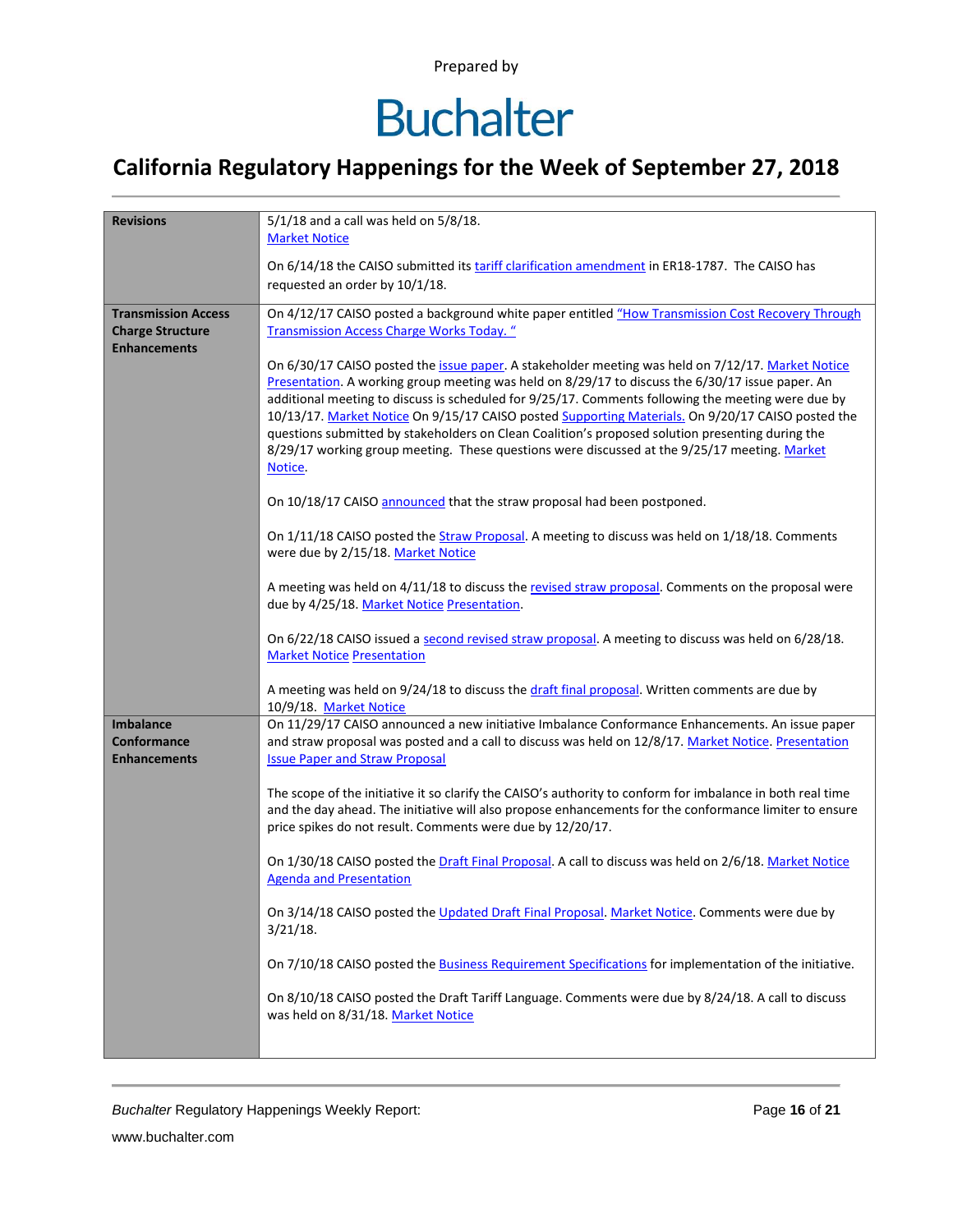# **Buchalter**

### **California Regulatory Happenings for the Week of September 27, 2018**

| <b>Reliability Coordinator</b>                 | On 1/2/18 CAISO announced that it would become its own Reliability Coordinator and offer these<br>services to other balancing authorities and transmission operators in the western US. These services<br>include outage coordination, day-ahead planning and real-time monitoring for reliability. In order to<br>accomplish this task, CAISO gave notice of withdrawal to its current reliability coordinator Peak<br>Reliability. CAISO also provided withdrawal to the agencies funding the agreement with Peak Reliability,<br>including, but not limited to, BANC, WAPA, LADWP, APS, BPA, IID, MID, PacifiCorp, SMUD, Salt River<br>Project, and TID. An informational call was held on 1/4/18 and public meetings in Folsom, Portland and<br>Phoenix on 1/17/18, 1/18/18 and 1/19/18 respectively. Market Notice<br>On 3/13/18 CAISO launched its Reliability Coordinator Services Rates, Terms and Conditions initiative. A<br>stakeholder meeting was held 4/12/18 to discuss the straw proposal. Revised Market Notice<br>Presentation. The comment deadline was extended to 5/4/18. Market Notice<br>On 6/20/18 CAISO issued a draft final proposal. A meeting to discuss was held on 6/27/18. Market Notice<br>Presentation<br>On 7/18/18 CAISO posted the draft tariff language and the draft reliability coordinator services<br>agreement. A web conference to discuss was held on 7/27/18. Market Notice. Comments were due by<br>8/10/18. An additional call was held on 8/20/18. Market Notice<br>On 8/31/18 CAISO filed the tariff amendment at FERC (ER18-2366). |  |  |  |  |  |
|------------------------------------------------|--------------------------------------------------------------------------------------------------------------------------------------------------------------------------------------------------------------------------------------------------------------------------------------------------------------------------------------------------------------------------------------------------------------------------------------------------------------------------------------------------------------------------------------------------------------------------------------------------------------------------------------------------------------------------------------------------------------------------------------------------------------------------------------------------------------------------------------------------------------------------------------------------------------------------------------------------------------------------------------------------------------------------------------------------------------------------------------------------------------------------------------------------------------------------------------------------------------------------------------------------------------------------------------------------------------------------------------------------------------------------------------------------------------------------------------------------------------------------------------------------------------------------------------------------------------------------------------|--|--|--|--|--|
| Interconnection<br><b>Process Enhancements</b> | On 1/4/18 CAISO launched a new initiative, Interconnection Process Enhancements 2018. On 1/17/18                                                                                                                                                                                                                                                                                                                                                                                                                                                                                                                                                                                                                                                                                                                                                                                                                                                                                                                                                                                                                                                                                                                                                                                                                                                                                                                                                                                                                                                                                     |  |  |  |  |  |
| 2018                                           | the CAISO posted the issue paper. A stakeholder meeting was held on 1/24/18. Comments were due by<br>2/7/18. The initiative will evaluate potential changes to enhance the CAISO generator interconnection<br>procedures and agreements. Market Notice Topics fall into six broad categories, 1. Deliverability; 2.<br>Energy Storage; 3. Generator Interconnection Agreements; 4. Interconnection Financial Security and Cost<br>Responsibility; 5. Interconnection Requests; and 6. Modifications. Presentation                                                                                                                                                                                                                                                                                                                                                                                                                                                                                                                                                                                                                                                                                                                                                                                                                                                                                                                                                                                                                                                                    |  |  |  |  |  |
|                                                | On 5/9/18 CAISO posted the Straw Proposal. A meeting to discuss was held on 5/21/18. Market Notice                                                                                                                                                                                                                                                                                                                                                                                                                                                                                                                                                                                                                                                                                                                                                                                                                                                                                                                                                                                                                                                                                                                                                                                                                                                                                                                                                                                                                                                                                   |  |  |  |  |  |
|                                                | A call was held on 7/17/18 to discuss the revised straw proposal. Comments were due by 7/31/18.<br><b>Market Notice</b>                                                                                                                                                                                                                                                                                                                                                                                                                                                                                                                                                                                                                                                                                                                                                                                                                                                                                                                                                                                                                                                                                                                                                                                                                                                                                                                                                                                                                                                              |  |  |  |  |  |
|                                                | On 9/4/18 CAISO posted the Draft Final Proposal. CAISO held meetings on 9/17/18 and 9/18/18 to<br>discuss the draft final proposal. Written comments are due by 9/24/18. Market Notice                                                                                                                                                                                                                                                                                                                                                                                                                                                                                                                                                                                                                                                                                                                                                                                                                                                                                                                                                                                                                                                                                                                                                                                                                                                                                                                                                                                               |  |  |  |  |  |
| <b>Day-Ahead Market</b><br><b>Enhancements</b> | On 2/8/18 CAISO launched a new initiative, Day-Ahead Market Enhancements. This initiative will address<br>ramping and uncertainty previously left to be resolved by the real-time market. A stakeholder meeting<br>was held on 3/7/18 to discuss the issue paper and straw proposal. Enhancements to be considered<br>include combining the Integrated Forward Market with the Residual Unit Commitment process, changing<br>the day-ahead scheduling granularity from hourly to 15-minute and adding an imbalance reserve<br>product. At the kickoff meeting, CAISO discussed additional design elements. Market Notice. On 2/28/18<br>CAISO posted the issue paper/straw proposal. Comments on the issue paper were due by 3/21/18.<br>Presentation.                                                                                                                                                                                                                                                                                                                                                                                                                                                                                                                                                                                                                                                                                                                                                                                                                               |  |  |  |  |  |
|                                                | On 4/13/18 CAISO posted the revised straw proposal. A meeting to discuss was held on 4/18/18. Market<br><b>Notice Presentation</b>                                                                                                                                                                                                                                                                                                                                                                                                                                                                                                                                                                                                                                                                                                                                                                                                                                                                                                                                                                                                                                                                                                                                                                                                                                                                                                                                                                                                                                                   |  |  |  |  |  |
|                                                | A meeting was held on 6/19/18 to discuss updates to the revised straw proposal. Presentation                                                                                                                                                                                                                                                                                                                                                                                                                                                                                                                                                                                                                                                                                                                                                                                                                                                                                                                                                                                                                                                                                                                                                                                                                                                                                                                                                                                                                                                                                         |  |  |  |  |  |

**Buchalter Regulatory Happenings Weekly Report:** Page 17 of 21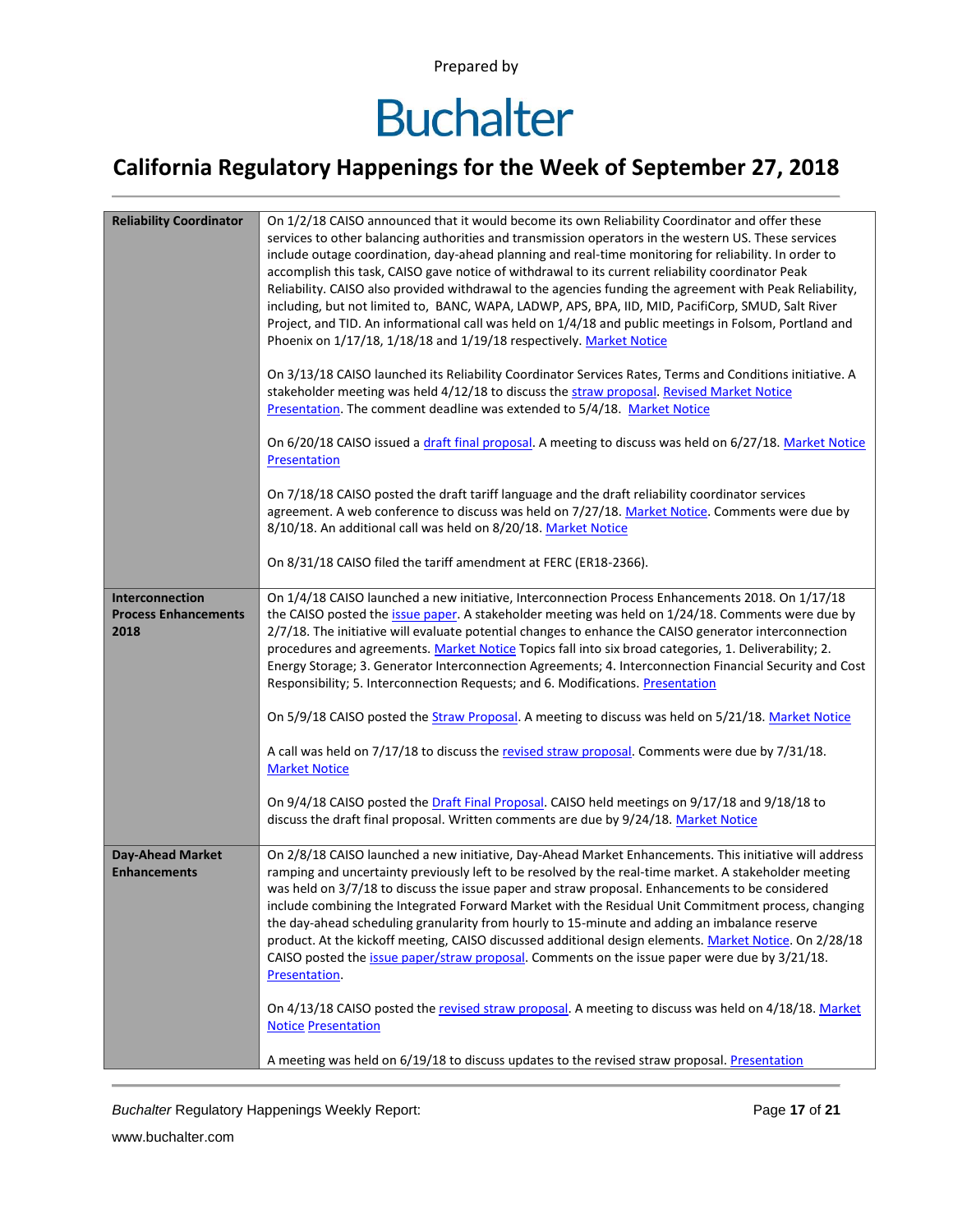# **Buchalter**

### **California Regulatory Happenings for the Week of September 27, 2018**

|                          | A meeting to discuss flexible ramping product requirements was held on 7/2/18. Presentation Design<br><b>Elements Matrix</b><br>On 8/2/18 CAISO released a market notice update notifying stakeholders that the CAISO is separating the<br>topics currently being examined in the initiative into two initiatives. The first initiative will address<br>necessary policy changes to move from hourly to 15-minute scheduling granularity. The second initiative<br>will discuss combing the IFM and RUC process into a single optimization, the day-ahead flexible ramping |
|--------------------------|----------------------------------------------------------------------------------------------------------------------------------------------------------------------------------------------------------------------------------------------------------------------------------------------------------------------------------------------------------------------------------------------------------------------------------------------------------------------------------------------------------------------------------------------------------------------------|
|                          | product and reserve deliverability. Market Notice<br>On 8/27/18 CAISO posted the second revised straw proposal – day-ahead market enhancements Phase 1<br>-15 minute granularity. A call to discuss was held on 9/4/18. Market Notice Presentation                                                                                                                                                                                                                                                                                                                         |
| <b>Excess Behind the</b> | On 9/11/18 CAISO posted the Straw Proposal in the Excess behind the meter production initiative. A call                                                                                                                                                                                                                                                                                                                                                                                                                                                                    |
| <b>Meter Production</b>  | to discuss was held on 9/12/18.                                                                                                                                                                                                                                                                                                                                                                                                                                                                                                                                            |

#### **Federal Energy Regulatory Commission**

| <b>Issue</b>                                                                           | <b>Latest Developments</b>                                                                                                                                                                                                                                                                                                                                                                                                                                                                                                                                                                                                                                                 |  |  |  |  |
|----------------------------------------------------------------------------------------|----------------------------------------------------------------------------------------------------------------------------------------------------------------------------------------------------------------------------------------------------------------------------------------------------------------------------------------------------------------------------------------------------------------------------------------------------------------------------------------------------------------------------------------------------------------------------------------------------------------------------------------------------------------------------|--|--|--|--|
| <b>Large Generator</b><br><b>Interconnection</b><br><b>Reforms NOPR RM17-</b><br>8-000 | On 12/15/16 FERC proposed reforms to its large generator interconnection processes aimed at<br>improving the efficiency of processing interconnection requests, removing barriers to needed resource<br>development, and assuring continued reliability of the grid. The NOPR revises regulations, the pro forma<br>Large Generator Interconnection Procedures and the pro forma LGIA. While the NOPR applies to large<br>generating facilities (>20MW), the NOPR does seek comment on whether any of the proposed changes<br>should be applied to small generating facilities. News Release NOPR. Comments were due 60 days after<br>publication in the Federal Register. |  |  |  |  |
|                                                                                        | On 2/23/17, the Commission extended the comment deadline to 4/13/17. On 4/28/17 MID filed an<br>answer.                                                                                                                                                                                                                                                                                                                                                                                                                                                                                                                                                                    |  |  |  |  |
|                                                                                        | On 7/3/17 Sunflower Electric Power Corporation Mid-Kansas Electric Company requested leave to<br>submit out of time comments. On 7/20/17 Renewable Energy Systems Americas, Inc. submitted a motion<br>to intervene out of time.                                                                                                                                                                                                                                                                                                                                                                                                                                           |  |  |  |  |
|                                                                                        | FERC convened a technical conference on April 3 <sup>rd</sup> and 4 <sup>th</sup> to discuss issues related to the coordination of<br>Affected Systems raised in the complaint filed by EDF Renewable Energy against MISO, Southwest Power<br>pool and PJM and this Notice of Proposed Rulemaking.                                                                                                                                                                                                                                                                                                                                                                         |  |  |  |  |
|                                                                                        | On 4/19/18 the Commission issued a final rule, Order 845. The final rule amends the pro forma Large<br>Generator Interconnection Procedures and the pro forma Large Generator Interconnection Agreement.<br>The rule will become effective 75 days after publication in the Federal Register.                                                                                                                                                                                                                                                                                                                                                                              |  |  |  |  |
|                                                                                        | On 5/17/18 various parties submitted motions (and subsequently comments in support) requesting an<br>extension of the time period to comply with Order 845. On 6/1/18 FERC granted the extension to<br>$11/5/18$ .                                                                                                                                                                                                                                                                                                                                                                                                                                                         |  |  |  |  |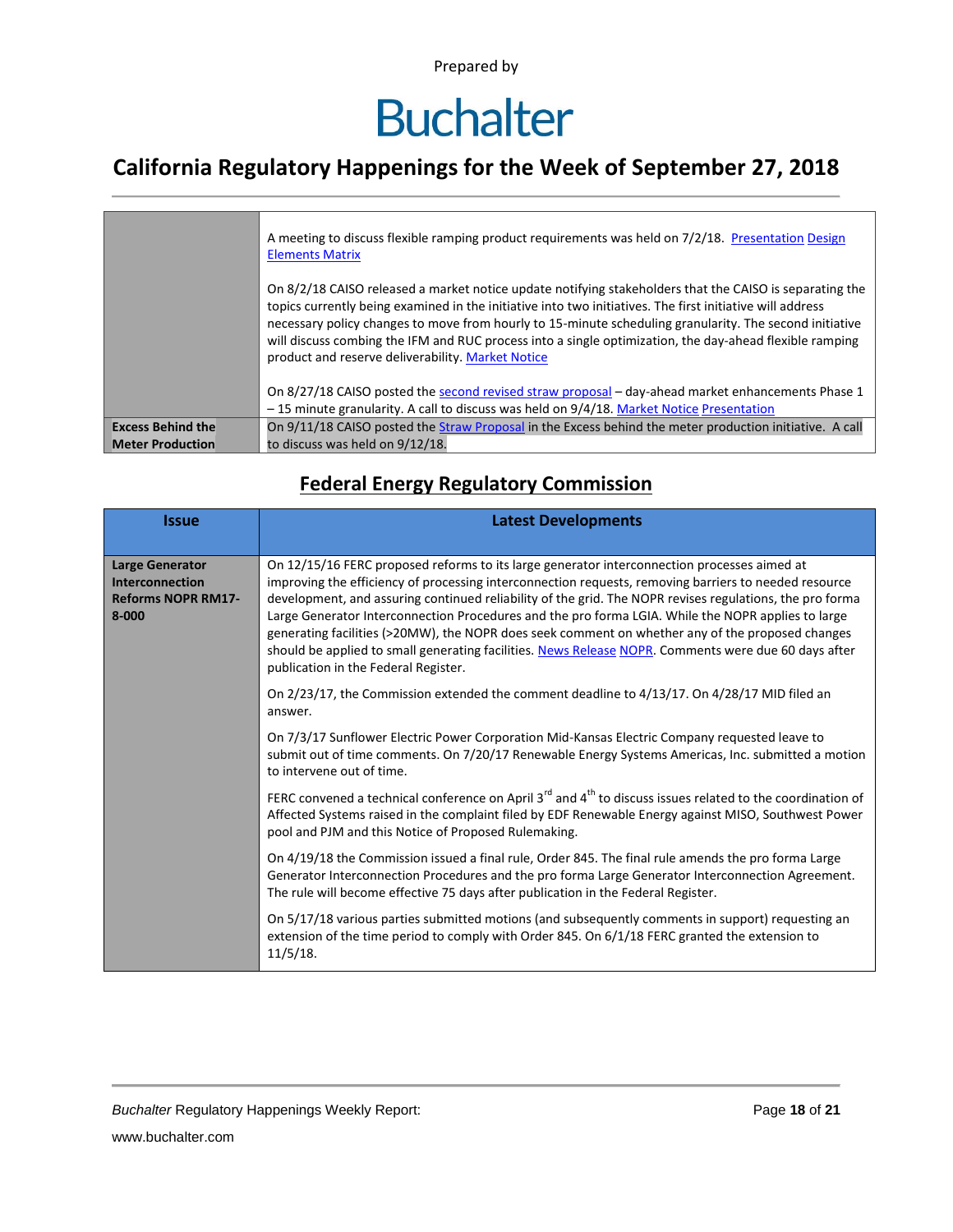## **Buchalter**

### **California Regulatory Happenings for the Week of September 27, 2018**

| <b>Grid Reliability and</b> | On 1/8/18 FERC initiated this proceeding after terminating RM18-1, a rulemaking tasked with evaluating                                                                                                   |  |  |  |  |
|-----------------------------|----------------------------------------------------------------------------------------------------------------------------------------------------------------------------------------------------------|--|--|--|--|
| <b>Resilience Pricing</b>   | the DOE pricing proposal. This proceeding will holistically examine the resiliency of the market and asks                                                                                                |  |  |  |  |
| $(AD18-7)$                  | RTOs and ISOs to provide information on whether the Commission needs to act regarding resiliency.<br>RTOs filed comments on 3/9/18, including CAISO.                                                     |  |  |  |  |
|                             | On 3/14/18 various energy industry associations filed a joint motion for a 30-day extension of time to file<br>reply comments. On 3/20/18 FERC extended the deadline to submit reply comments to 5/9/18. |  |  |  |  |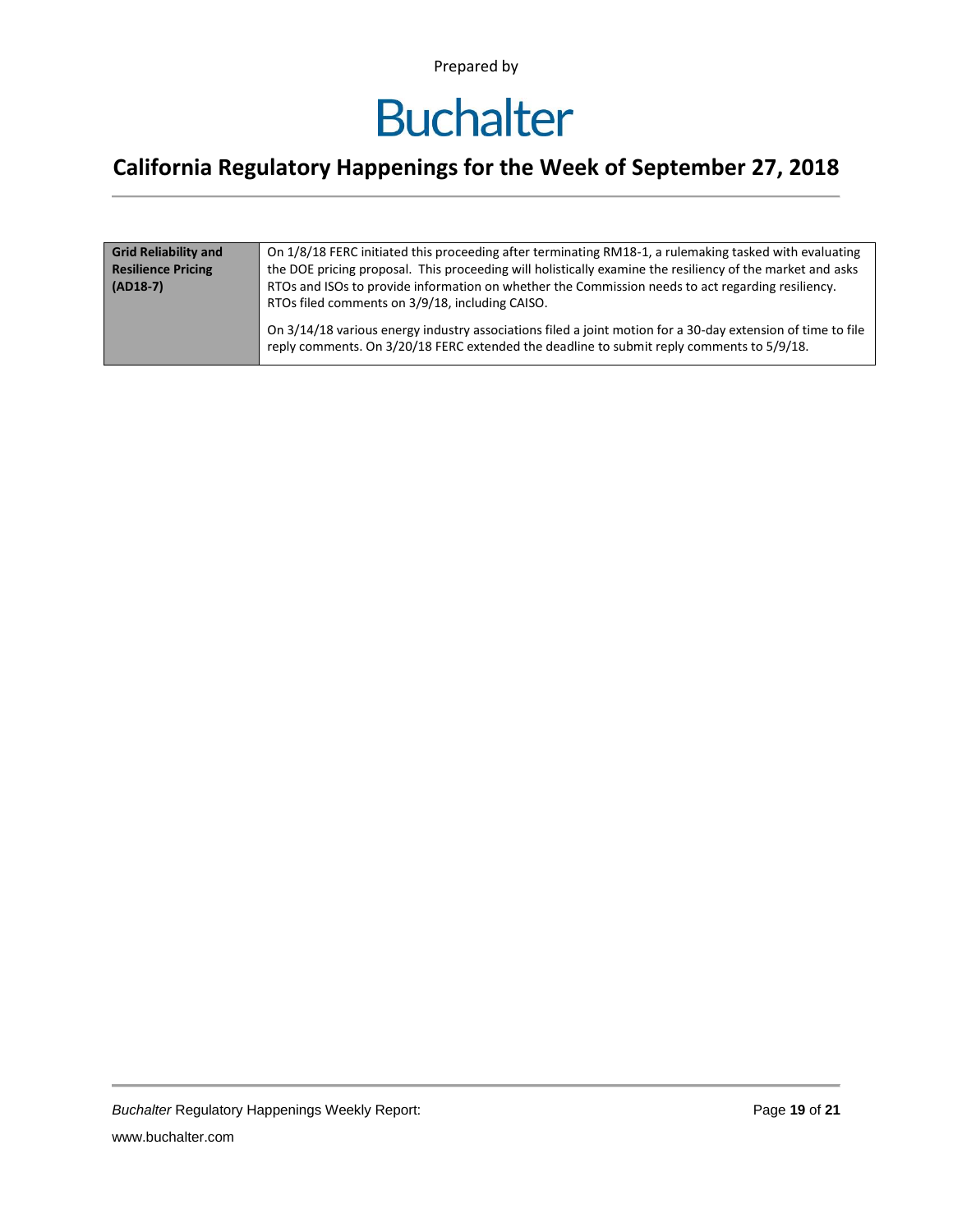# **Buchalter**

### **California Regulatory Happenings for the Week of September 27, 2018**

#### **Upcoming Meetings**

| September/October 2018                                                                                                                                    |                                                                                                                                                   |                                                                                                                                                                                                                      |                                                                                                                                                                                                                                                                                                                                                 |                                                                                                                                |
|-----------------------------------------------------------------------------------------------------------------------------------------------------------|---------------------------------------------------------------------------------------------------------------------------------------------------|----------------------------------------------------------------------------------------------------------------------------------------------------------------------------------------------------------------------|-------------------------------------------------------------------------------------------------------------------------------------------------------------------------------------------------------------------------------------------------------------------------------------------------------------------------------------------------|--------------------------------------------------------------------------------------------------------------------------------|
| <b>Monday</b>                                                                                                                                             | <b>Tuesday</b>                                                                                                                                    | Wednesday                                                                                                                                                                                                            | <b>Thursday</b>                                                                                                                                                                                                                                                                                                                                 | <b>Friday</b>                                                                                                                  |
| 24<br><b>CAISO Transmission</b><br><b>Access Charge</b><br>Enhancements<br>Meeting 10am<br><b>CPUC Pre-Hearing</b><br>Conference in RPS<br>proceeding 2pm | 25<br>CPUC Workshop to<br>discuss Energy<br><b>Efficiency Market</b><br>Transformation<br>Proposal 10am                                           | 26<br><b>CAISO EIM Resource</b><br><b>Sufficiency Test</b><br>WebConf 1pm                                                                                                                                            | 27<br><b>CARB Board Meeting</b><br>9am<br>CPUC meeting 9:30<br>(in Sacramento)<br><b>CEC Staff Workshop</b><br>on CaleVIP Roadmap<br>9:30am<br>CAISO RMR and<br>Capacity<br>Procurement<br>Mechanism<br>Enhancements<br>meeting 10am<br><b>CPUC Prehearing</b><br>conference on OIR<br>regarding continued<br>implementation of<br>PURPA 1:30pm | 28<br><b>CARB Board Meeting</b><br>8:30am<br>CEC/CPUC<br>Disadvantaged<br>Communities<br><b>Advisory Group</b><br>Meeting 10am |
| 1                                                                                                                                                         | $\overline{2}$<br><b>CEC IEPR Staff</b><br>Webinar on Forms<br>and Instructions to<br><b>Collect Electricity</b><br><b>Demand Forecast</b><br>2pm | $\overline{\mathbf{3}}$<br><b>CEC Business</b><br>Meeting 10am<br><b>CEC Staff Workshop</b><br>on Updates to<br>Guidelines for<br>California's Solar<br><b>Electric Incentive</b><br>Programs (Senate<br>Bill 1) 9am | 4                                                                                                                                                                                                                                                                                                                                               | 5                                                                                                                              |